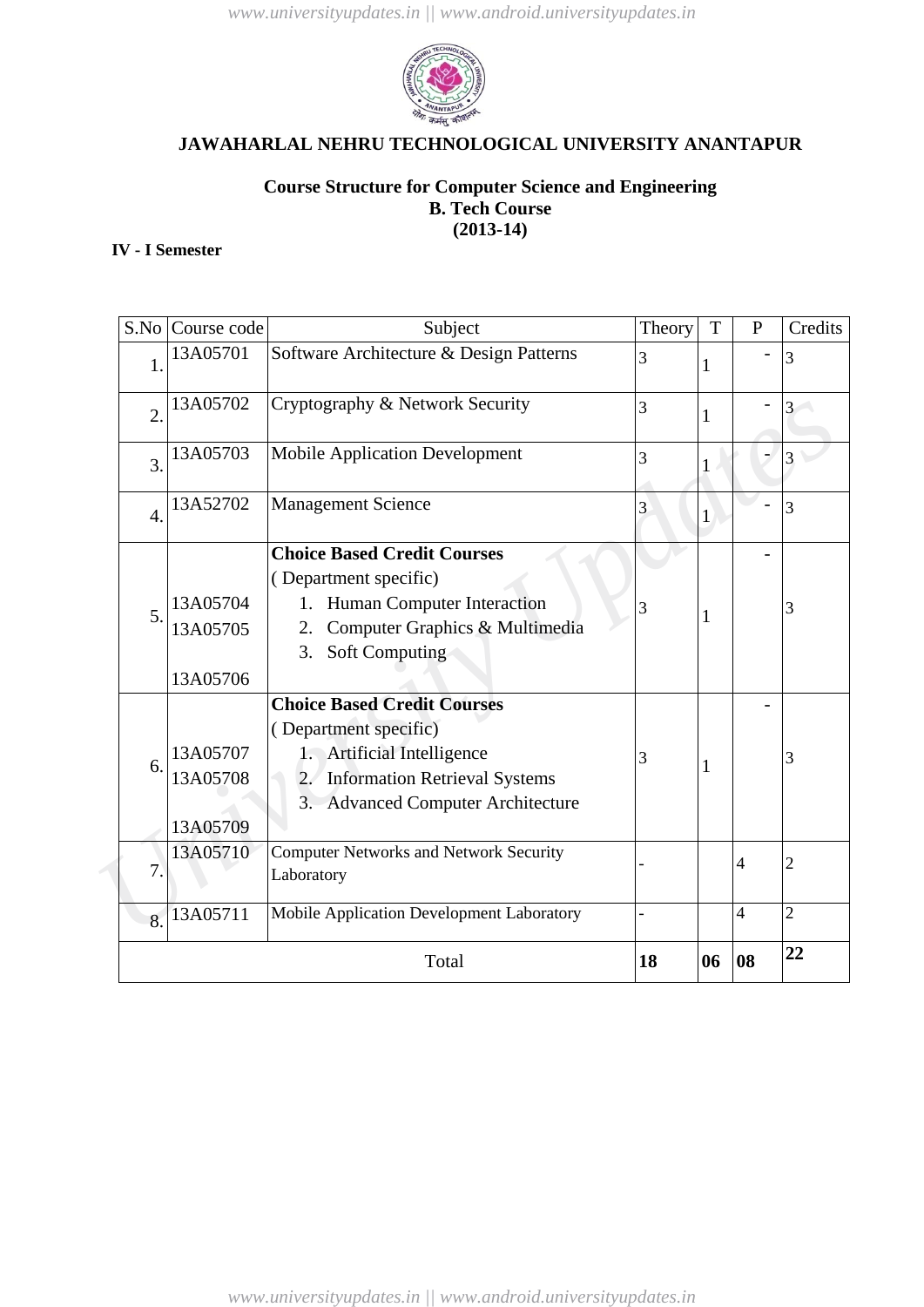## **B.Tech. IV · I** sem (C.S.E.) T Tu C

# **3 1 3 (13A05701) SOFTWARE ARCHITECTURE & DESIGN PATTERNS**

#### *Course Objective:*

- *To understand interrelationships, principles and guidelines governing architecture and evolution over time.*
- *To understand various architectural styles of software systems.*
- *To understand design patterns and their underlying object oriented concepts.*
- *To understand implementation of design patterns and providing solutions to real world software design problems.*
- *To understand patterns with each other and understanding the consequences of combining patterns on the overall quality of a system*

#### *Learning Outcome:*

- *Know concepts, principles, techniques, and methods for design, analysis, and maintenance of software architectures*
- *Know the underlying object oriented principles of design patterns.*
- *Understand the context in which the pattern can be applied*
- *Understand how the application of a pattern affects the system quality and its tradeoffs*

#### **UNIT I**

**Introduction:** What is Software Architecture? An Engineering Discipline for Software, The Status of Software Architecture.

**Architectural Styles**: Architectural Styles, Pipes and Filters, Data Abstraction and Object-Oriented Organization, Event-Based, Implicit Invocation, Layered Systems, Repositories, Interpreters, Process Control, Other Familiar Architectures, Heterogeneous Architectures.

**Shared Information Systems:** Shared Information Systems, Database Integration, Integration in Software Development Environments, Architectural Structures for Shared Information Systems.

#### **UNIT II**

*Commission and the overall quality of a system*<br> *Learning Outcome:*<br> **Example Commission And Solven Commission and Solven and Solven Supplementary surface surface the state surface surface surface surface surface surface Introduction:** What Is a Design Pattern? Design Patterns in Smalltalk MVC, Describing Design Patterns, The Catalog of Design Patterns, Organizing the Catalog, How Design Patterns Solve Design Problems, How to Select a Design Pattern, How to Use a Design Pattern.

**Creational Patterns:** Abstract Factory, Builder, Factory Method, Prototype, Singleton, Discussion of Creational Patterns.

#### **UNIT III**

**Structural Pattern Part-I:** Adapter, Bridge, Composite. **Structural Pattern Part-II:** Decorator, Facade, Flyweight, Proxy.

#### **UNIT IV**

**Behavioral Patterns Part-I:** Chain of Responsibility, Command, Interpreter, Iterator, Mediator, Memento, Observer.

#### **UNIT V**

**Behavioral Patterns Part-II:** State, Strategy, Template Method, Visitor, Discussion of Behavioral Patterns. **A Case Study (Designing a Document Editor):** Design Problems, Document Structure, Formatting, Embellishing the User Interface, Supporting Multiple Look-and-Feel Standards, Supporting Multiple Window Systems, User Operations, Spelling Checking and Hyphenation.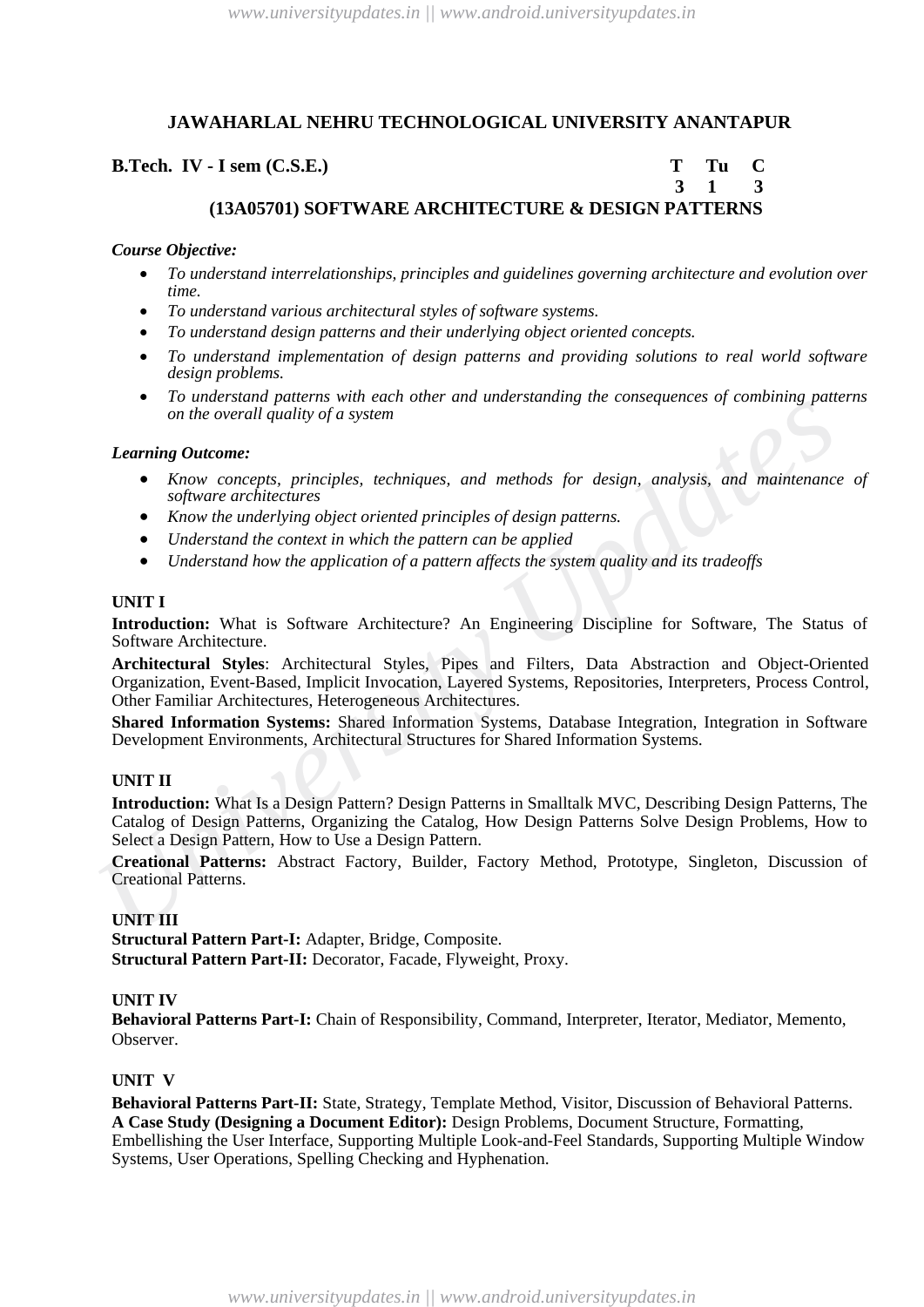## *Text Books :*

- *1. Design Patterns By Erich Gamma, Pearson Education*
- *2. Software Architecture: Perspective on an Emerging Discipline By Mary Shaw, David Garlan, PHI.*

- *1. Software Architecture in Practice by Len Bass, Paul Clements, Rick Kazman, Third Edition, Pearson Education.*
- *2. Head First Design Patterns By Eric Freeman-Oreilly-spd.*
- *3. Design Patterns Explained By Alan Shalloway, Pearson Education.*
- *4. Pattern Oriented Software Architecture, F.Buschmann&others, John Wiley & Sons*
- *5. Pattern"s in JAVA Vol-I By Mark Grand, Wiley DreamTech.*
- *6. Pattern"s in JAVA Vol-II By Mark Grand, Wiley DreamTech.*
- *7. JAVA Enterprise Design Patterns Vol-III By Mark Grand, Wiley DreamTech*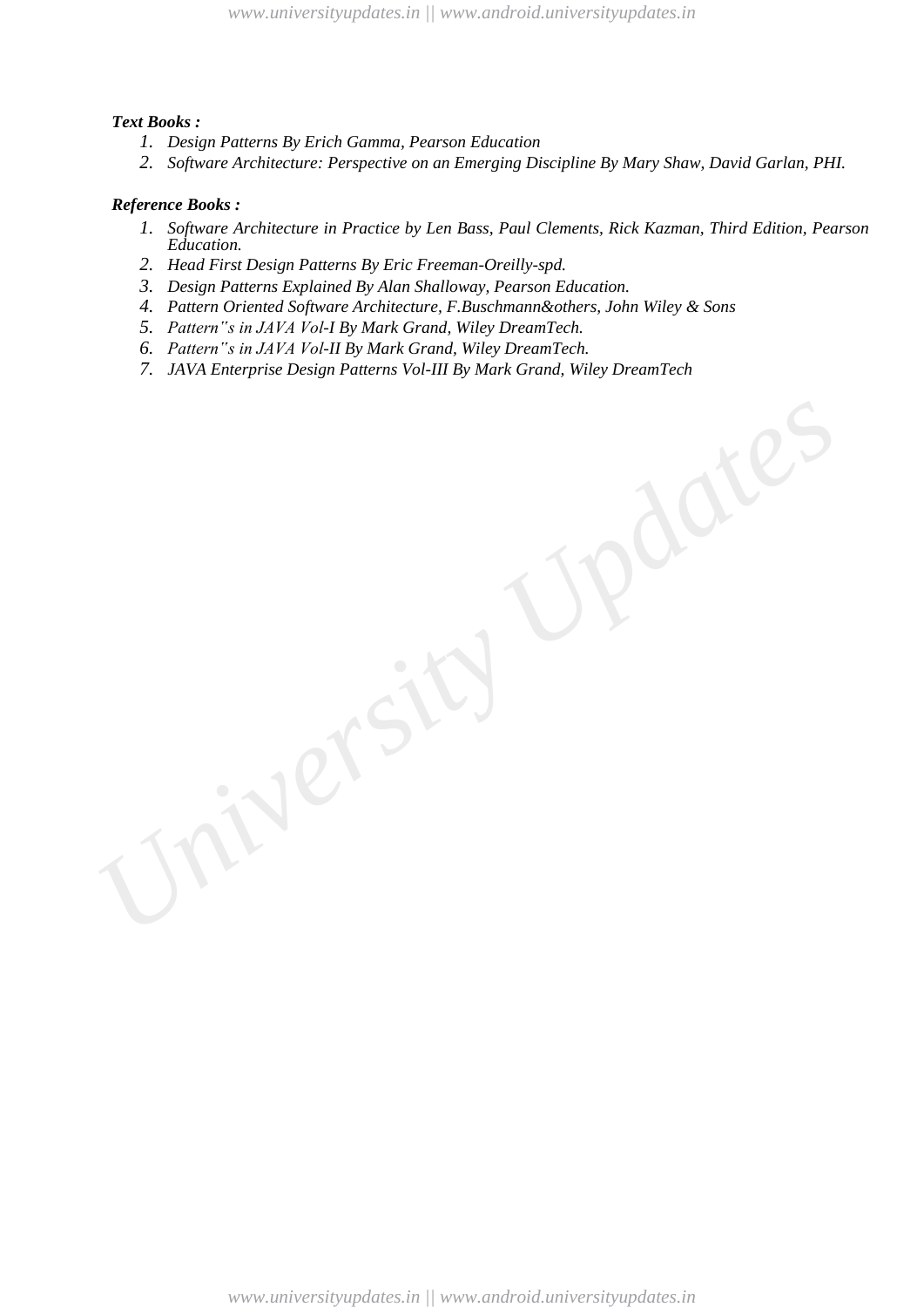**B.Tech. IV - I sem (C.S.E.) T Tu C 3 1 3**

# **(13A05702) CRYPTOGRAPHY & NETWORK SECURITY**

# *Course Objective:*

- *Extensive, thorough and significant understanding of the concepts, issues, principles and theories of computer network security*
- *Identifying the suitable points for applying security features for network traffic*
- *Understanding the various cryptographic algorithms and implementation of the same.*
- *Understanding the various attacks, security mechanisms and services*

# *Learning Outcome:*

*At the end of the course the students will be able to:*

- *Protect the network from both internal and external attacks*
- *Understand and implement various public and private key cryptographic algorithms*
- *Design of new security approaches*

## **UNIT I**

*At the ond of the course the students will be able to:*<br> *Understand and implement warious public and private key cryptographic algorithms***<br>
<b>•** *Draetstand and implement various public and private key cryptographic algo* Computer Security concepts, The OSI Security Architecture, Security attacks, Security services and Security mechanisms, A model for Network Security, Classical encryption techniques- symmetric cipher model, substitution ciphers, transposition ciphers, Steganography, Modern Block ciphers, Modern Stream ciphers. **Modern Block Ciphers:** Block ciphers principles, Data encryption standard (DES), Strength of DES, linear

and differential cryptanalysis, block cipher modes of operations, AES, RC4

## **UNIT II**

**Introduction to Number theory :** Integer Arithmetic, Modular Arithmetic, Matrices, Linear Congruence, Algebraic Structures, GF(2<sup>n</sup>) Fields, Primes, Primarily Testing, Factorization, Chinese remainder Theorem, Quadratic Congruence, Exponentiation and Logarithm.

**Public-key cryptography :**Principles of public-key cryptography, RSA Algorithm, Diffie-Hellman Key Exchange, ELGamal cryptographic system, Elliptic Curve Arithmetic, Elliptic curve cryptography

## **UNIT III**

**Cryptographic Hash functions:** Applications of Cryptographic Hash functions, Requirements and security, Hash functions based on Cipher Block Chaining, Secure Hash Algorithm (SHA)

**Message Authentication Codes:** Message authentication Requirements, Message authentication functions, Requirements for Message authentication codes, security of MACs, HMAC, MACs based on Block Ciphers, Authenticated Encryption

**Digital Signatures :** RSA with SHA & DSS

#### **UNIT IV**

**Key Management and distribution:** Symmetric key distribution using Symmetric Encryption, Symmetric key distribution using Asymmetric, Distribution of Public keys, X.509 Certificates, Public key Infrastructure. **User Authentication:** Remote user Authentication Principles, Remote user Authentication using Symmetric Encryption, Kerberos, Remote user Authentication using Asymmetric Encryption, Federated Identity Management

**Electronic mail security:** Pretty Good Privacy (PGP), S/MIME

#### **UNIT V**

**Security at the Transport Layer(SSL and TLS)** : SSL Architecture, Four Protocols, SSL Message Formats, Transport Layer Security, HTTPS, SSH

**Security at the Network layer (IPSec):** Two modes, Two Security Protocols, Security Association, Security Policy, Internet Key Exchange.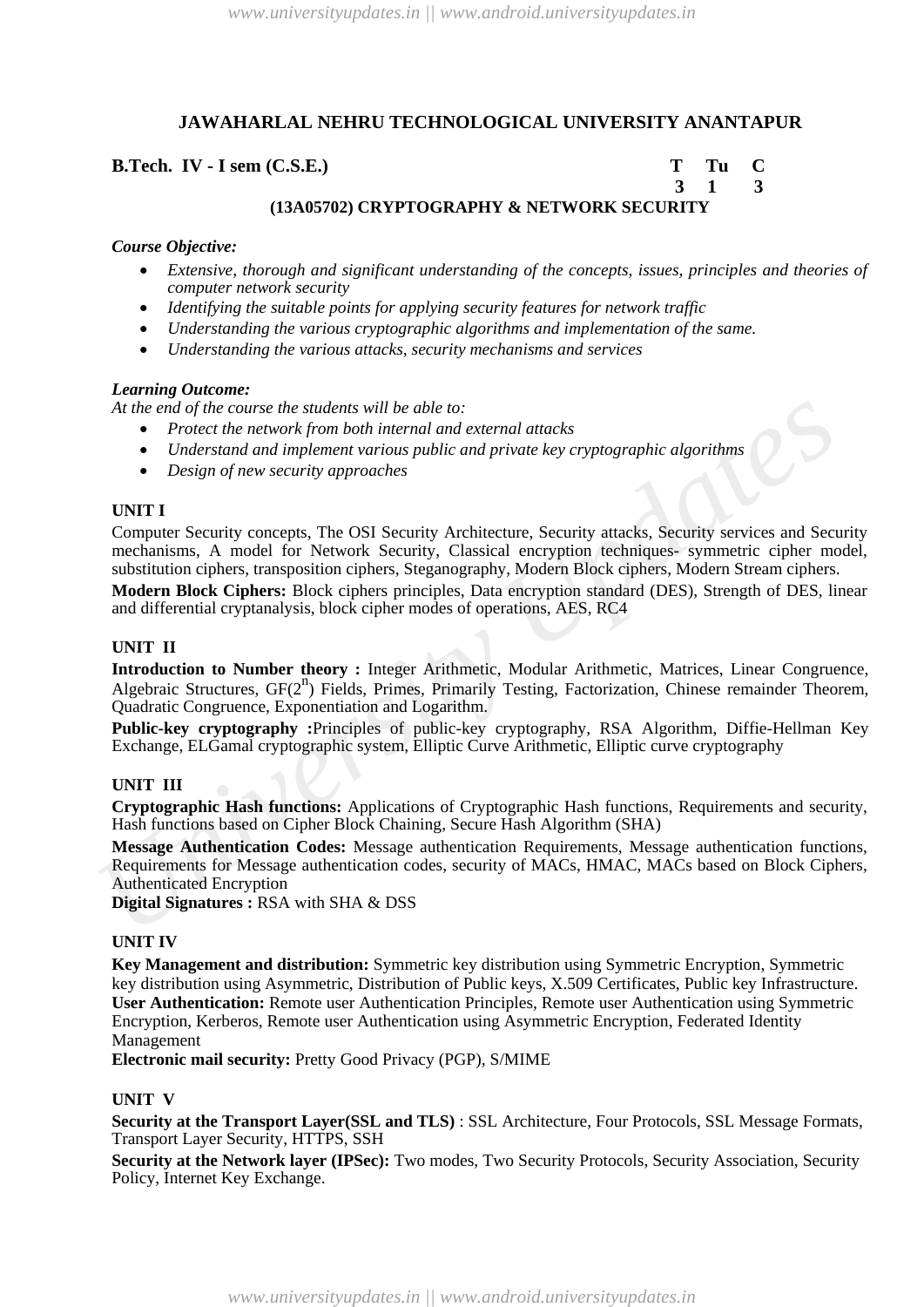**System Security:** Description of the system, users, Trust and Trusted Systems, Buffer Overflow and Malicious Software, Malicious Programs, worms, viruses, Intrusion Detection System(IDS), Firewalls

#### *Text Books :*

- *1. Cryptography and Network Security: Principals and Practice, William Stallings, Fifth Edition, Pearson Education.*
- *2. Cryptography and Network Security, Behrouz A. Frouzan and Debdeep Mukhopadhyay, 2nd edition, Mc Graw Hill Education*

- *1. Network Security and Cryptography, Bernard Menezes , Cengage Learning.*
- *2. Cryptography and Security, C.K. Shymala, N. Harini and Dr. T.R. Padmanabhan, Wiley-India.*
- *3. Applied Cryptography, Bruce Schiener, 2nd edition, John Wiley & Sons.*
- *4. Cryptography and Network Security, Atul Kahate, TMH.*
- *5. Introduction to Cryptography, Buchmann, Springer.*
- *6. Number Theory in the Spirit of Ramanujan, Bruce C.Berndt, University Press*
- *University Updates 7. Introduction to Analytic Number Theory, Tom M.Apostol, University Press*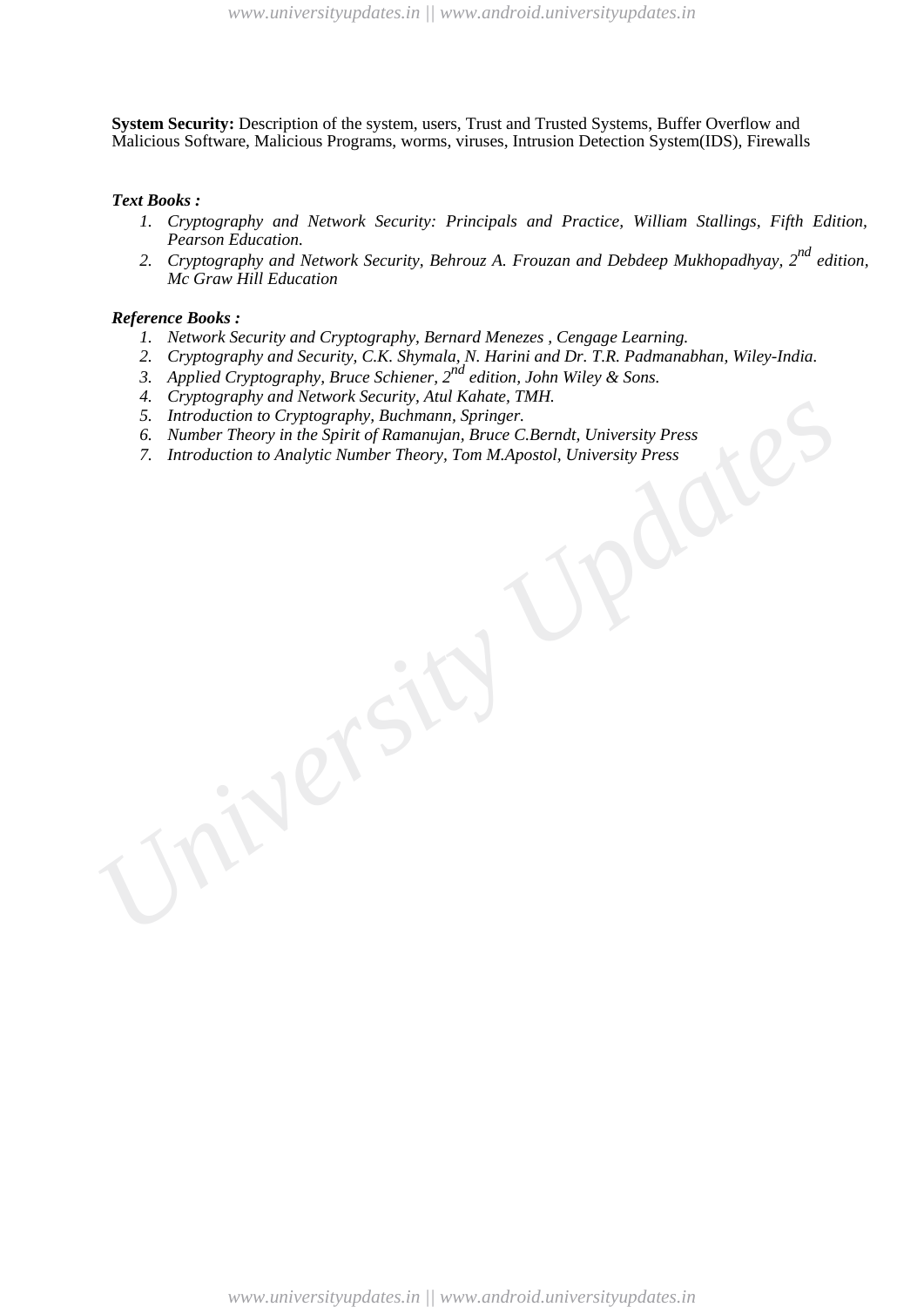## **B.Tech. IV - I sem (C.S.E.) T Tu C**

 **3 1 3**

# **(13A05703) MOBILE APPLICATION DEVELOPMENT**

# *Course Objective:*

- *To introduce the Android technology and its application.*
- *Design & program real working education based mobile application projects.*
- *Become familiar with common mobile application technologies and platforms; open files, save files, create and program original material, integrate separate files into a mobile application project, create and edit audio sound effects & music.*

## *Learning Outcome:*

*At the end of the course students will be assessed to determine whether they are able to*

- *Describe the limitations and challenges of working in a mobile and wireless environment as well as the commercial and research opportunities presented by these technologies*
- *Describe and apply the different types of application models/architectures used to develop mobile software applications*
- *Describe the components and structure of a mobile development frameworks (Android SDK and Eclipse Android Development Tools (ADT)) and learn how and when to apply the different components to develop a working system*
- *Describe and apply software patterns for the development of the application models described above*
- *Describe and work within the capabilities and limitations of a range of mobile computing devices*
- *Design, implement and deploy mobile applications using an appropriate software development environment*

#### **UNIT I**

**J2ME Overview:** Java 2 Micro Edition and the World of Java, Inside J2ME, J2ME and Wireless Devices. Small computing Technology: Wireless Technology, Radio Data Networks, Microwave Technology, Mobile Radio Networks, Messaging, Personal Digital Assistants.

**J2ME Architecture and Development Environment:** J2ME Architecture, Small Computing Device Requirements, Run – Time Environment, MIDlet programming, Java Language for J2ME, J2ME Software Development Kits, Hello World J2ME Style, Multiple MIDlets in a MIDlet Suite, J2ME wireless Toolkit.

#### **UNIT II**

**•** Describe the limitations and challenges of working in a mobile and wireless environment as well the connercial and research opportunities presented by these technologies wirroment as well because application the differ **J2ME Best Practices and Patterns:** The Reality of Working in a J2ME World, Best Practices, **Commands, Items, and Event Processing:** J2ME User Interfaces, Display Class, The Palm OS Emulator, Command Class, Item Class, Exception Handling.

**High – Level Display:** Screens, Screen Class, Alert Class, Form Class, Item Class, List Class, Text Box Class, Ticker Class.

#### **UNIT III**

**Low Level Display:** The Canvas, User Interactions, Graphics, Clipping Regions, Animation. **Record Management System:** Record Storage, Writing and Reading Records, Record Enumeration, Sorting Records, Searching Records, Record Listener.

#### **UNIT IV**

**JDBC Objects:** The Concept of JDBC, JDBC Driver Types, JDBC Packages. Overview of the JDBC process, Database Connection, Statement Objects, Result Set, Transaction Processing, Metadata, Data Types, Exceptions.

**JDBC and Embedded SQL:** Model programs, Tables, Indexing, Inserting Data into Tables, Selecting Data from a Table, Updating Tables, Deleting Data from a table.

**Introduction Android Programming:** What is Android, Activities, Linking Activities Using Intents, Fragments, Calling Built – in Applications using Intents, Displaying Notifications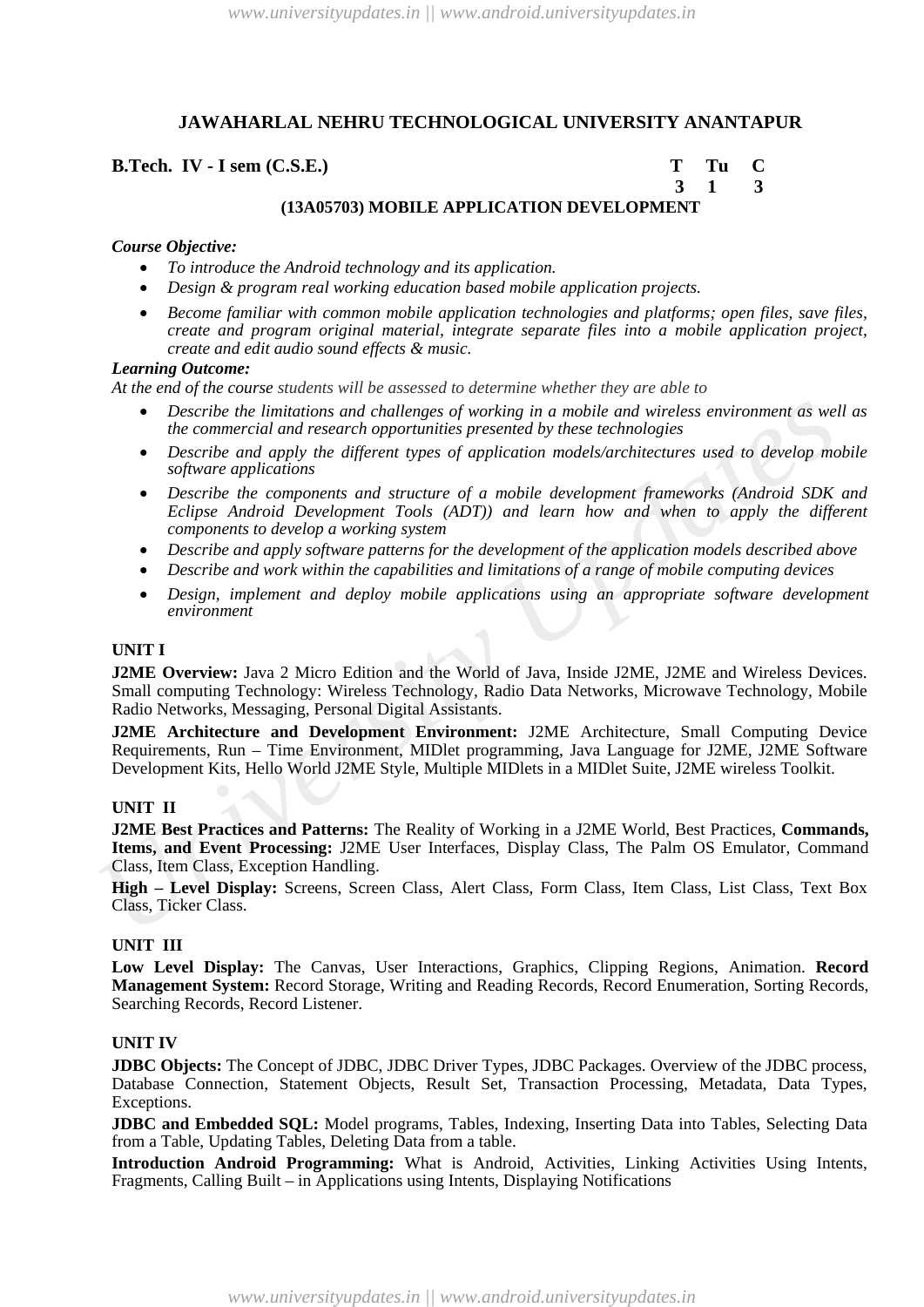#### **UNIT V**

**Android User Interface:** Understanding the Components of a Screen, Adapting to Display Orientation, Managing Changes to Screen Orientation, Utilizing the Action Bar, Listening for UI Notifications. **Designing User Interface with Views:** Basic Views, Picker Views, Using List Views to Display Long Lists.

#### *Text Books :*

- *1. J2ME: The Complete Reference, James Keogh, TMH.*
- *2. Beginning Android 4 Application Development, Wei-Meng Lee, Wiley India*

#### *Reference Books :*

- *1. Enterprise J2ME: Developing Mobile Java Applications, Michael Juntao Yuan, Pearson Education, 2004.*
- *2. Android Application Development for Java programming by James C. Sheusi, Cengage Learning*
- *University Updates 3. Android A Programmers Guide by Jerome DiMargio, TMH.*

*www.universityupdates.in || www.android.universityupdates.in*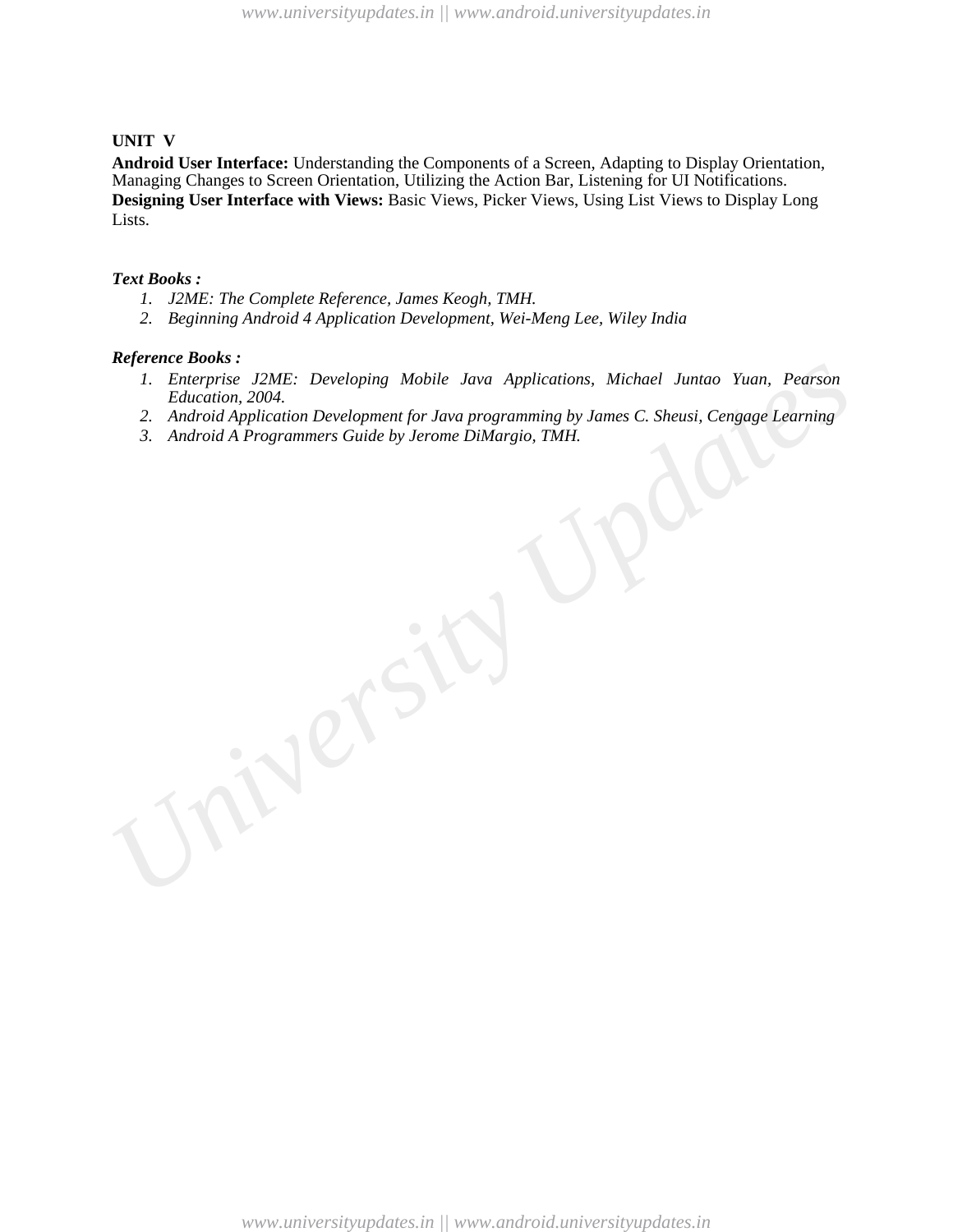**B.Tech. IV - I sem (C.S.E.)** 

| m | г<br>1u |    |
|---|---------|----|
|   |         | ., |

## **(13A52702) MANAGEMENT SCIENCE**

#### *Course Objective:*

*The objectives of this course are to equip the student the fundamental knowledge of Management Science and its application to effective management of human resources, materials and operations of an organization. It also aims to expose the students about the latest and contemporary developments in the field of management.*

## *Learning outcome:*

*This course enables the student to know the principles and applications of management knowledge and exposure to the latest developments in the field. This helps to take effective and efficient managerial decisions on physical and human resources of an organization. Besides, the knowledge of Management Science facilitates for his/her personal and professional development.*

#### **UNIT I**

# **INTRODUCTION TO MANAGEMENT**

Definition of Management- Function of Management- Management as a Science and Art-Management as a Profession- Universality of Management- Henri Faylo's Administrative Theory –Elton Mayo's Human

Relations Movement- Systems theory – Contingency theory- Monetary and non-monetary incentives to motivate work teams- Leadership –Definition- Qualities of successful leaders- Different leadership styles.

#### **UNIT II**

## **ORGANIZATION DESIGN AND STRUCTURE**

Organization design and structure- Principles—Types of organization structure-Mechanic and Organic Structures- Line organization- Line & Staff organization- Functional Organization – Matrix organization structures- merits and demerits- Departmentation and Decentralization-Power and Authority- Delegation of authority-Principles for effective delegation of authority.

#### **UNIT III**

#### **HUMAN RESOURCE AND MATERIALS MANAGEMENT**

*This course enables the student to know the principles and applications of management knowledge and<br>exposure to the latest developments in the field. This help is to take effective and efficient managerial<br>decisions on ph* Concept of HRM-functions – Human Resource Planning-Job Analysis-Recruitment and Selection-Training and Development- Performance appraisal –methods- Wage and Salary Administration-Grievances handling Procedure-Material Management- Need for Inventory control- Economic order quantity- ABC analysis- Management of purchase, stores and stores records.-Marketing Management – Concept- Channels of distribution- Marketing mix and product mix.

#### **UNIT IV**

#### **MANAGEMENT OF OPERATIONS & PROJECT MANAGEMENT**

Nature of organizational control- Marketing control- HR control- effective control systems- Operations Management- Essentials of operations management- Trends in operational management- Designing operation system for effective management of an organization-Project Management –Network Analysis-PERT and CPM-Project crashing (Simple problems)

#### **UNIT V**

## **CONTEMPORARY MANAGEMENT ISSUES**

Strategic Management-Concept- Mission-Vision-Core values-Setting objectives-Corporate planning – Environmental scanning-SWOT analysis- Steps in strategy formulation & implementation- Management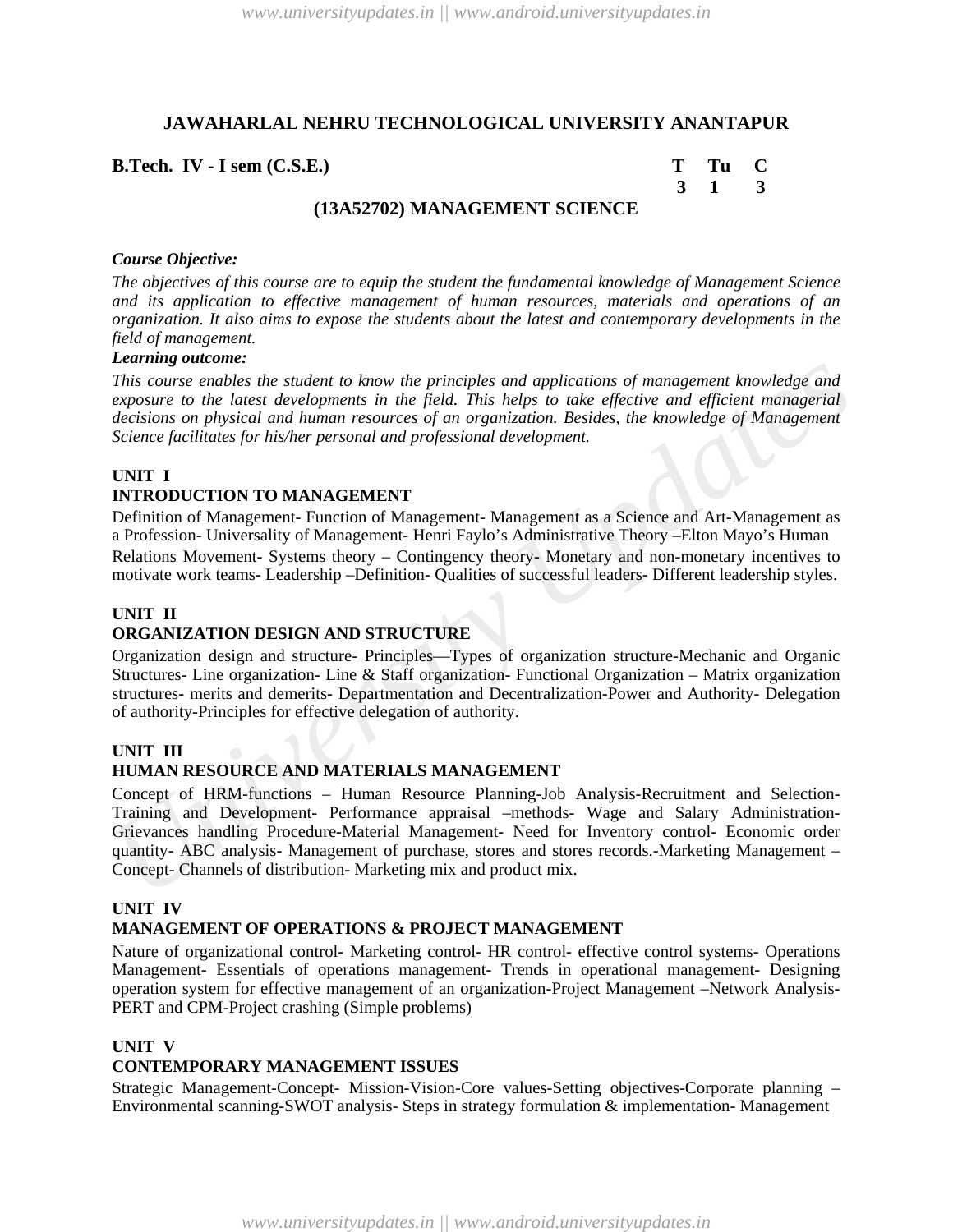Information System (MIS)- Enterprise Resource Planning (ERP)-Just-in-Time (JIT)- Total Quality Management (TQM) – Supply Chain Management-Six Sigma-Business Process Outsourcing (BPO).

#### *Text Books:*

- *1. Stoner, Freeman, Gilbert, Management, Pearson, Six Edition 2008*
- *2. Aryasri: Management Science, Fourth Edition TMH, 2012.*

#### *Reference Books:*

*1. Vijay Kumar & Apparo, Introduction to Management Science, Cengage, 2011.* 

- *2. Kotler Philip & Keller Kevin Lane: Marketing Management, 14th Edition, Pearson, 2012.*
- *3. Aswathappa, Human Resource Management, Himalaya, 2012.*
- *4. Kanishka Bedi, Production and Operations Management, Oxford University Press, 2011.*
- *5. Schermerhorn, Capling, Poole & Wiesner: Management, Wiley, 2012.*
- *6. Joseph M Putti, Management Principles, Mc Millan Publishers, 2012.*

*www.universityupdates.in || www.android.universityupdates.in*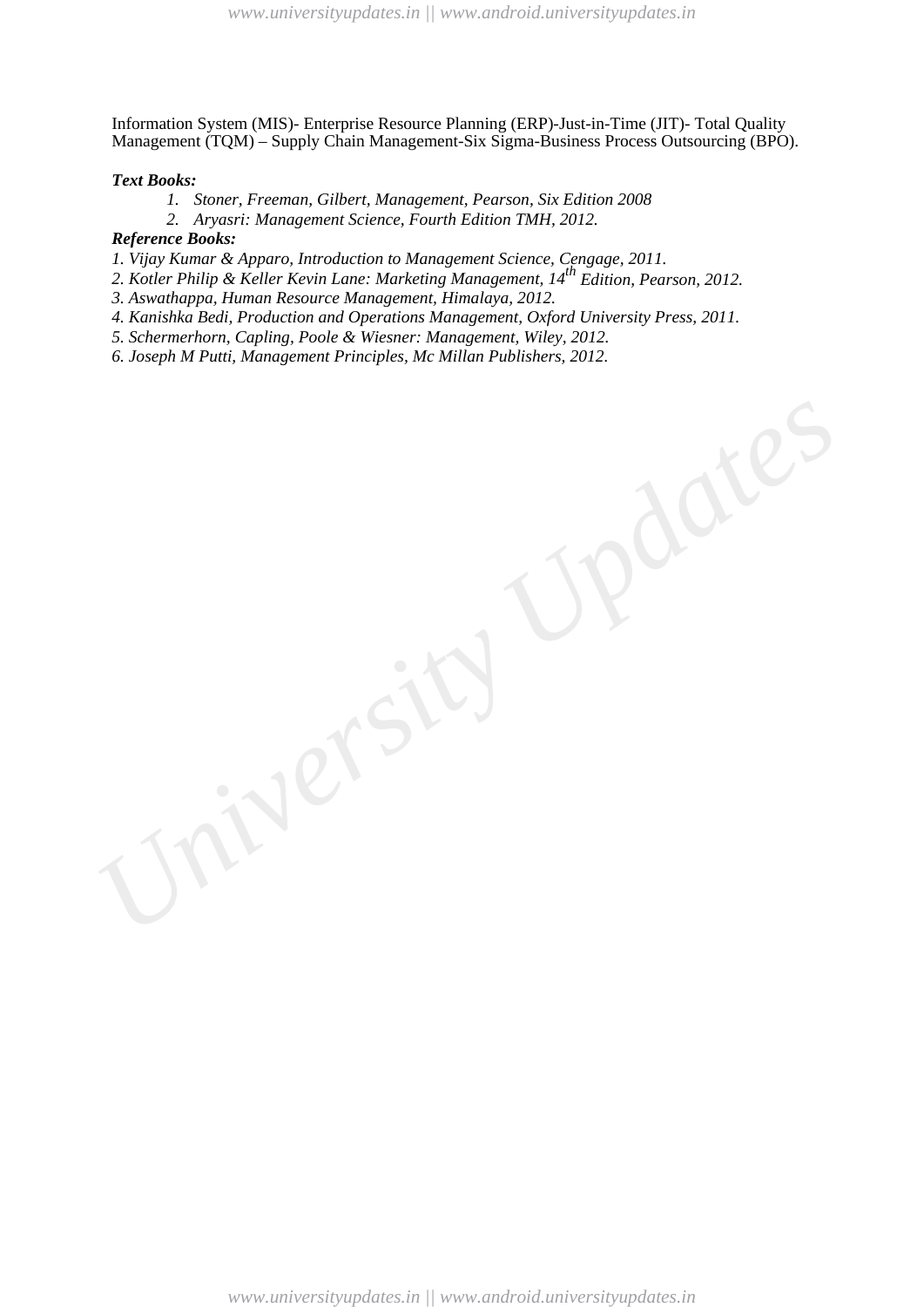## **B.Tech. IV - I sem (C.S.E.) T Tu C**

 **3 1 3**

# **(13A05704) HUMAN COMPUTER INTERACTION CBCC-II**

#### *Course Objective:*

- *Gain an overview of Human-Computer Interaction (HCI), with an understanding of user interface design.*
- *Become familiar with the vocabulary associated with sensory and cognitive systems as relevant to task performance by humans*
- *Be able to apply models from cognitive psychology to predicting user performance in various humancomputer interaction tasks and recognize the limits of human performance as they apply to computer operation*
- *Be familiar with a variety of both conventional and non-traditional user interface paradigms Learning Outcome:*

#### *At the end of the course students will be assessed to determine whether they are able to*

- *Find innovative ways of interacting with computers*
- *Help the disabled by designing non-traditional ways of interacting*
- *Use cognitive psychology in the design of devices for interaction*

## **UNIT I**

**Introduction: Importance of user Interface:** Definition, Importance of Good Design, Benefits of Good Design, A Brief History of Screen Design.

**The Graphical User Interface :** Popularity of Graphics, the Concept of Direct Manipulation, Graphical System, Characteristics,

Web User – Interface Popularity, Characteristics- Principles of User Interface.

## **UNIT II**

**Design process** – Understanding how people interact with computers, importance of human characteristics human consideration, Human interaction speeds, and understanding business functions.

**Screen Designing**: Design goals – Screen meaning and purpose, organizing screen elements, ordering of screen data and content – screen navigation and flow – Visually pleasing composition – amount of information

– focus and emphasis – presentation information simply and meaningfully – information retrieval on web – statistical graphics – Technological consideration in interface design

#### **UNIT III**

*University Updates* **System menus**: Structures of Menus, Functions of Menus, Content of Menus, Kinds of Graphical menus **Windows:** Window characteristics, Components of a window, Window presentation styles, Types of windows, Windom management

#### **UNIT IV**

**Controls:** Characteristics of device based controls, Selecting the proper device based controls, Operable controls, Text Entry/Read-only controls, Selection controls, Combination Entry/selection controls, Selecting the proper controls

#### **UNIT V**

**Graphics:** Icons, Multimedia, Colour-what is it, Colour uses, Colour and Human vision, Choosing colours **Testing:** The purpose and importance of usability testing, Scope of testing, Prototypes, Kinds of Tests, Developing and conducting the test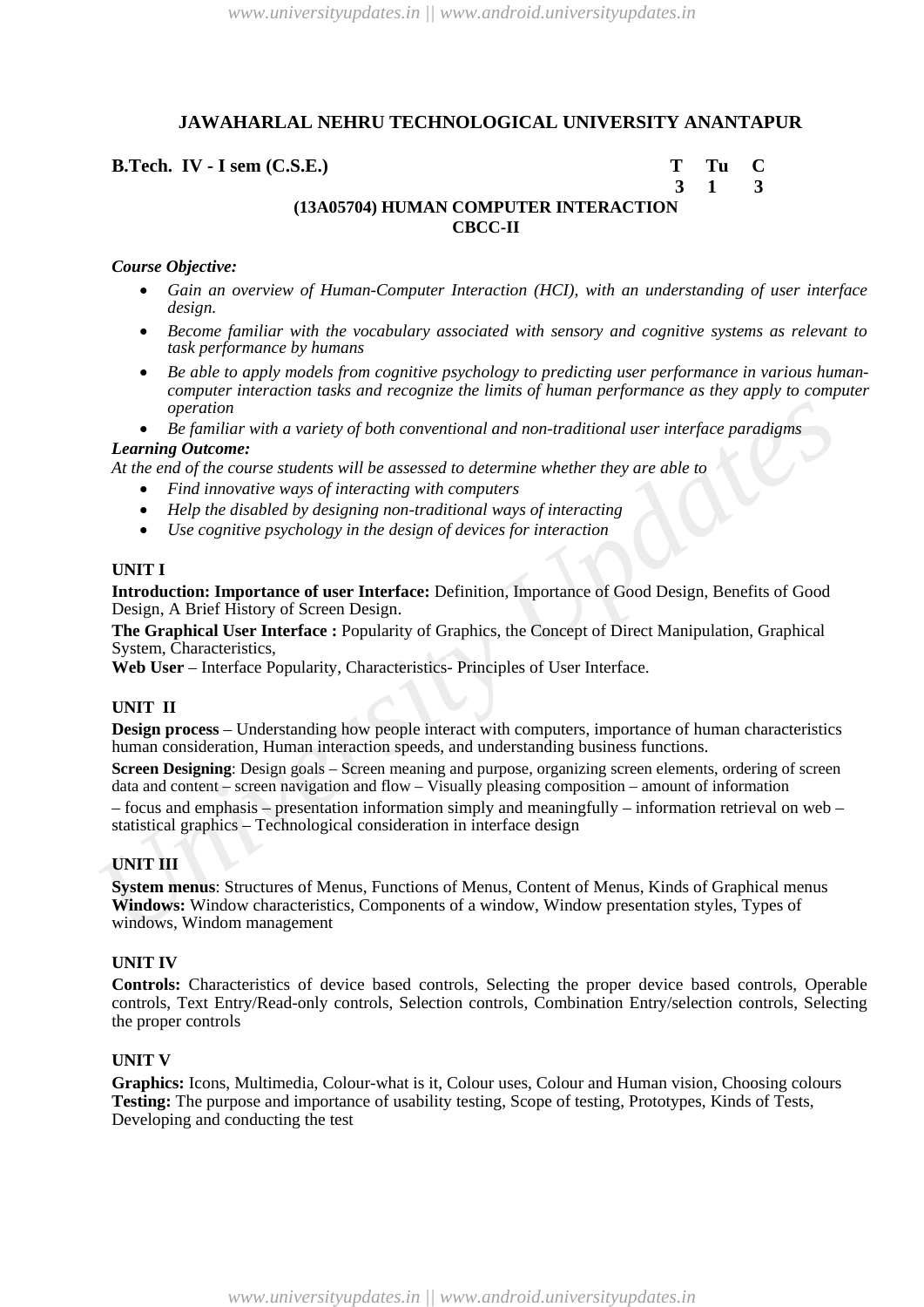#### *Text Books :*

*1. The essential guide to user interface design, Wilbert O Galitz, 2nd edition, 2013, Wiley.*

## *Reference Books :*

- *1. Designing the user interface, 3rd Edition Ben Shneidermann, Pearson Education Asia.*
- *2. Human –Computer Interaction, D.R.Olsen, Cengage Learning.*
- *3. Human – Computer Interaction, I.Scott Mackenzie, Elsevier Publishers.*
- *4. Interaction Design, Prece, Rogers, Sharps, Wiley Dreamtech.*
- *5. User Interface Design, Soren Lauesen, Pearson Education.*
- *6. Human –Computer Interaction, Smith - Atakan, Cengage Learning*

*www.universityupdates.in || www.android.universityupdates.in*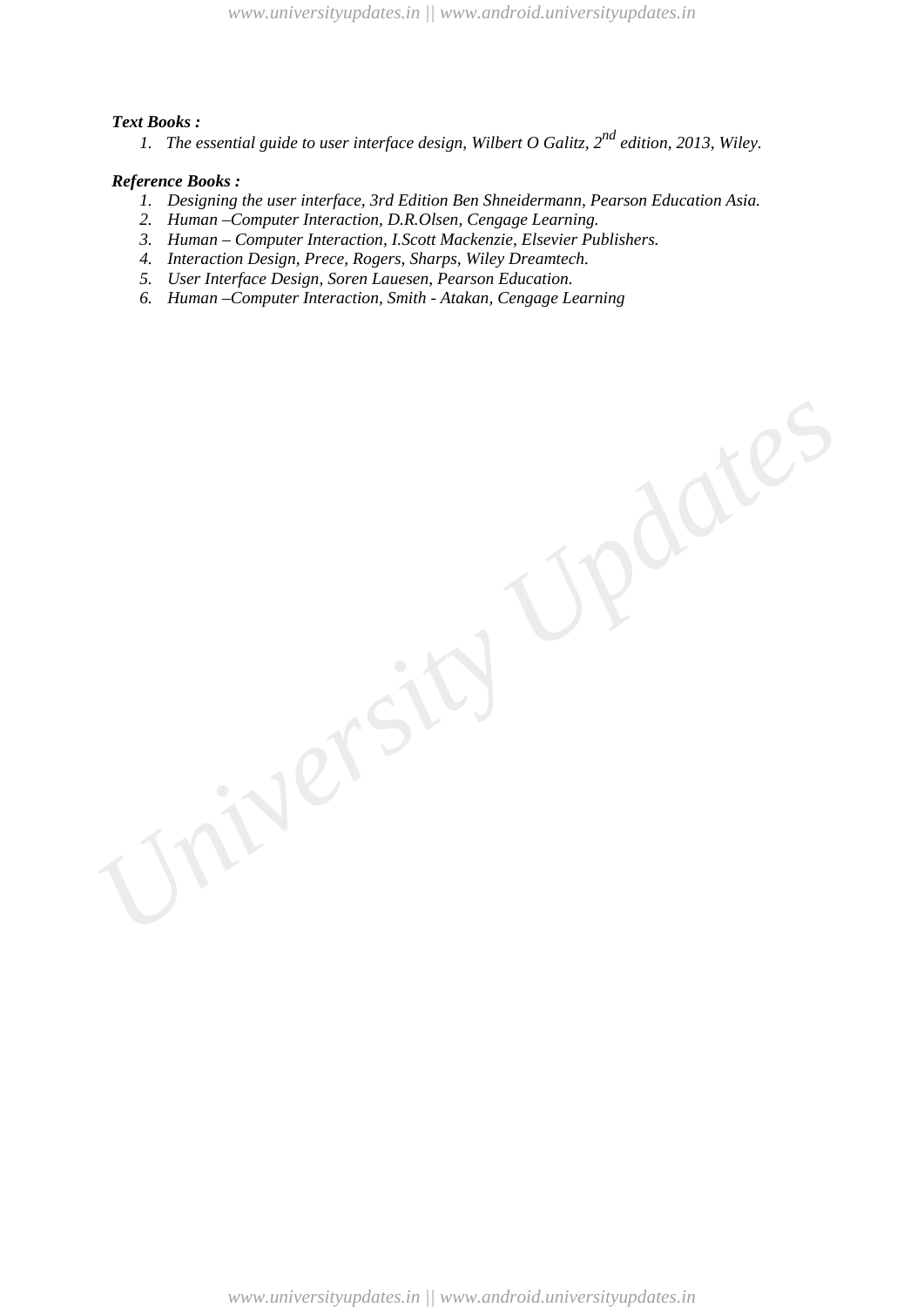## **B.Tech. IV - I sem (C.S.E.) T Tu C**

## **3 1 3 (13A05705) COMPUTER GRAPHICS AND MULTIMEDIA (CBCC-II)**

## *Course Objective:*

- *To know about different graphics hardware*
- *To study different techniques and algorithms related to Computer Graphics.*
- *To make the students understand the creation, storage, and manipulation of models and images of objects.*
- *Understand the basic concepts of multimedia and gain the skills required to work with them*

#### *Learning Outcome:*

- *Ability to develop programs to control the content, structure and appearance of objects.*
- *Ability to design, organize and produce multimedia projects of all kinds*

## **UNIT I**

**Introduction:** Computer-Aided design, Presentation graphics, Computer Art, Entertainment, Education and Training, Visualization, Image processing, Graphics user interfaces.

**Graphics Systems**: Video display devices, Raster scan systems, Random scan systems, Graphics monitors and workstations, Input devices, Hard-copy devices, Graphics software

## **UNIT II**

**Learning Outcome:**<br> **CAPITATY CONGET:**<br> **CAPITATY OUTS AND ADVEND PROGRAM CONTIC TO AND ADVENTIVE ON A CONSULTERT AND AND AND AND AND AND AND UNIT I<br>
<b>INTO ADVENT I**<br> **UNIT I**<br> **UNIT I**<br> **UNIT I**<br> **UNIT I**<br> **UNIT I**<br> **UNI Basic Graphic algorithms**: Overview, Scan converting lines, Scan converting Circles, Scan converting Ellipse, Filling rectangles, Filling polygons, Filling ellipse Arcs, Pattern filling, Clipping lines, Clipping circles and ellipse, Clipping polygons, Generating characters.

**Geometrical Transformations**: 2D Transformation, Homogeneous co-ordinates and matrix representation of 2D transformations, Composition of 2D transformations, The window-to-view port transformation, Efficiency.

**3D Transformations**: Matrix representation of 3D transformations, Composition of 3D transformations, Transformations as a change in coordinate system.

#### **UNIT III**

**Viewing in 3D**: Projections, Specifying an arbitrary 3D view, Examples of 3D viewing.

**Curves and surfaces**: Polygon meshes, Parametric cubic curves: Hermite curves, Bezier curves, Uniform non rational B-splines, Non uniform Non rational B-splines

Parametric Bicubic surfaces: Hermite surfaces, Bezier surfaces, B-spline surfaces

**Visual realism:** Why realism, Fundamental difficulties, Rendering techniques for line drawings, Rendering techniques for shaded images, Dynamics.

## **UNIT IV**

**Visible surface determination**: Functions of two variables, Techniques for efficient visible surface algorithms, Algorithms for visible-line determination, The z-buffer algorithm, List priority algorithms, Scan line algorithms.

**Illumination and Shading**: Illumination models, Shading models for polygons, Surface detail, Shadows, Transparency.

#### **UNIT V**

**Multimedia**: Where to use multimedia, Text: The power of meaning, About fonts and faces, Images: Before you start to create, Making still images, color, Sound: The power of sound, Digital audio, MIDI Audio, MIDI Vs Digital audio, Multimedia system sounds, Audio File formats, Animation, Video: Using video, How video works and is displayed, Digital video containers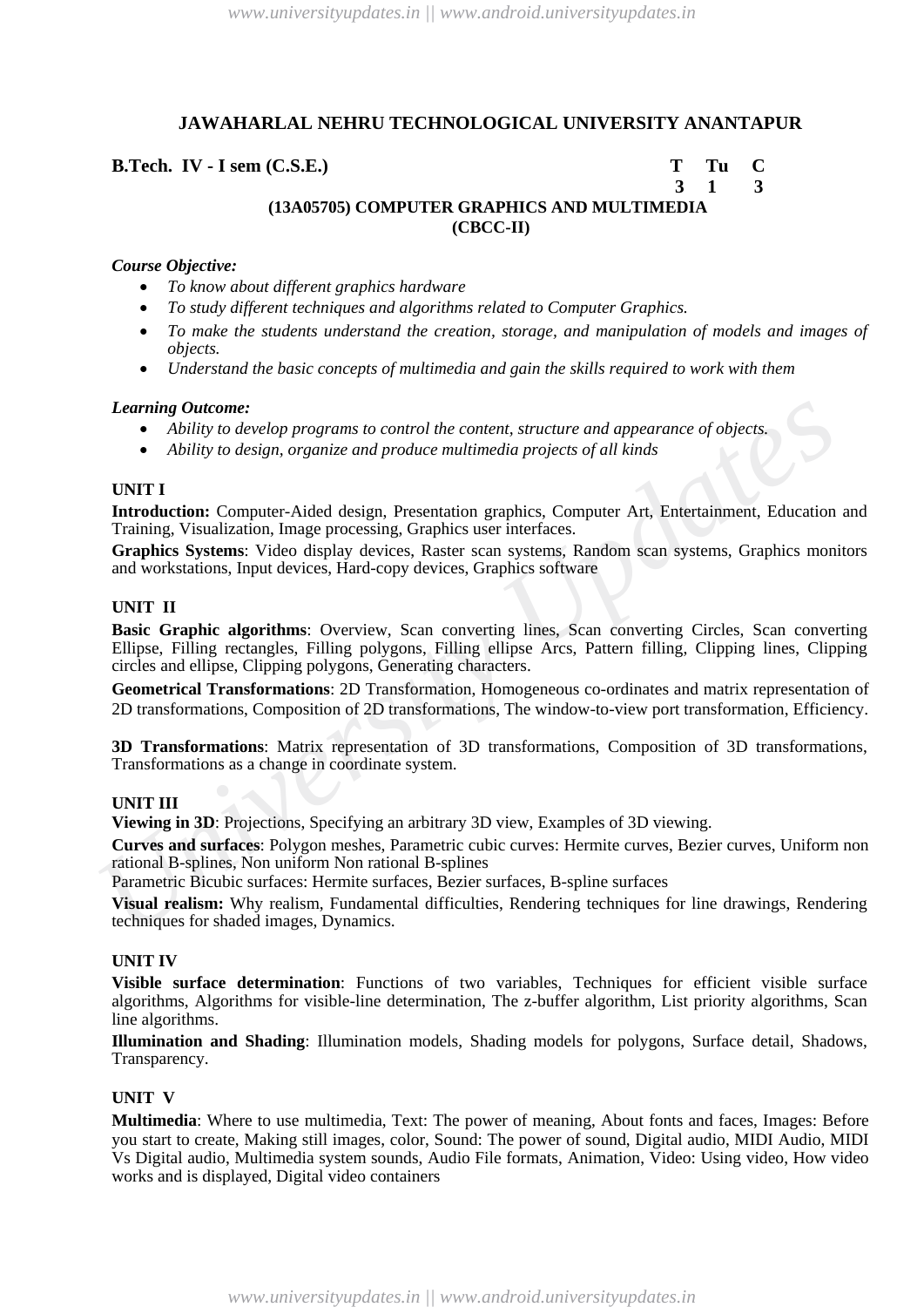## *Text Books :*

- *1. Computer Graphics C version, Donald Hearn and M. Pauline Baker, 2nd edition, 2011, Pearson.*
- *2. Computer Graphics Principles and Practice in C, Foley, Dam, Feiner, John, 2nd Edition, 2013, Pearson.*
- *3. Multimedia: Making It Work, Tay Vaughan, 8th Edition, 2011, Tata McGrawHill Edition*

- *1. Computer Graphics with Virtual Reality System, Rajesh K.Mourya, Wiley India.*
- *2. Principles of Computer Graphics, Theory and Practice, Shalini, Govil Pai, Springer.*
- *3. Multimedia Applications, Relp Stteinmetz, Kolara Nahrstedt, Springer International Edition.*
- *4. Principles of Multimedia, Ranjan Parckh, Second Edition, Mc Graw Hill.*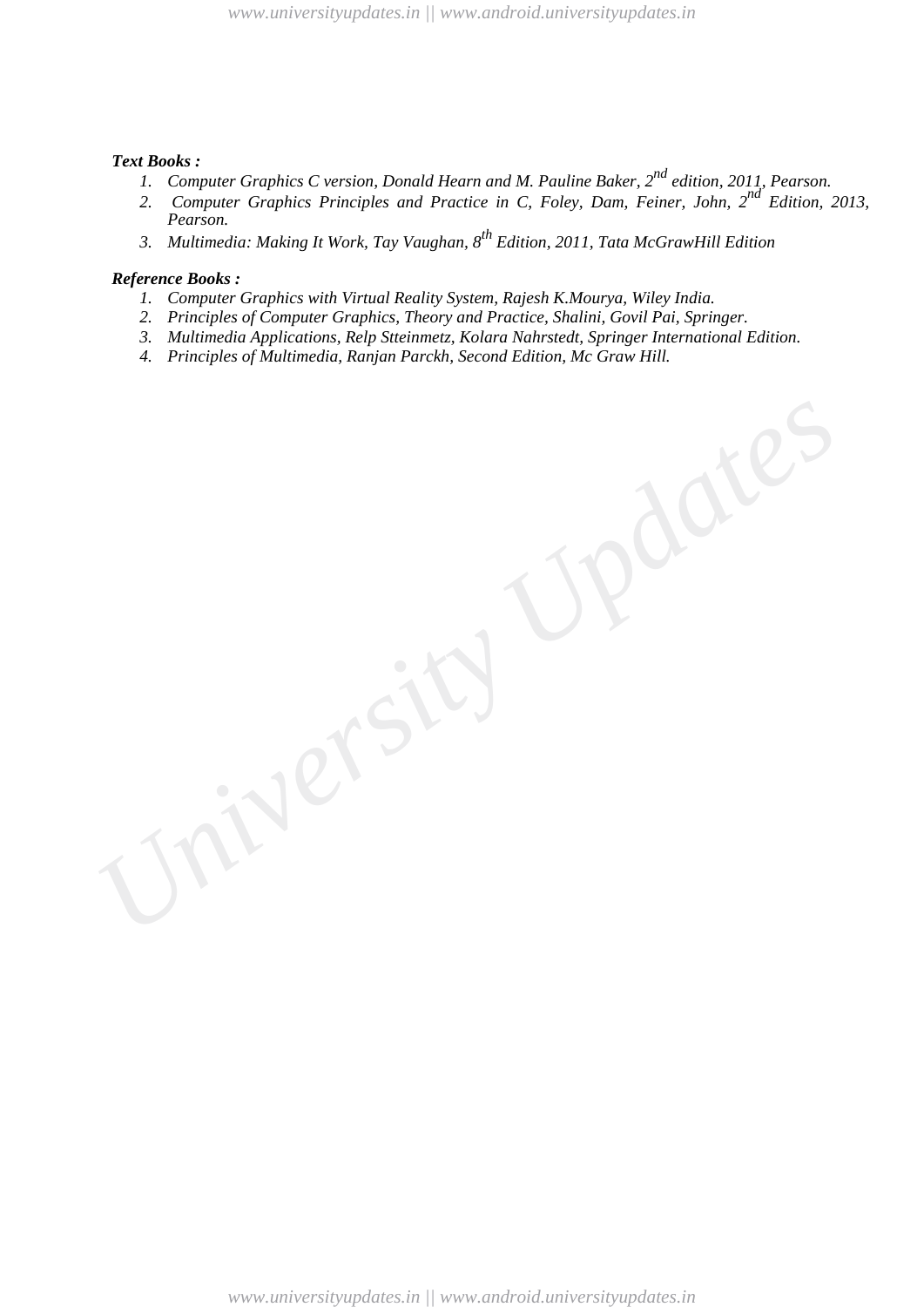**B.Tech. IV · I** sem (C.S.E.) T Tu C

 **3 1 3**

# **(13A05706) SOFT COMPUTING**

## **(CBCC-II)**

## **Course Objectives:**

To give students knowledge of soft computing theories, i.e. Fundamentals of artificial and neural networks, fuzzy sets and fuzzy logic and genetic algorithms

## **Course Outcomes**:

Learn the unified and exact mathematical basis as well as the general principles of various soft computing techniques

**Unit-1**

**Fundamentals of Artificial Neural Network:** Introduction, Model of Biological Neuron, Mathematical Model of Neuron, ANN Architecture, Learning Rules, Learning Paradigms, Perceptron Network, Adaline and madaline network, Applications of Neural network.

**Feed forward Neural Network**: Introduction, Back Propagation Network, parameter Selection in BPN, Local Minima and Global minima, Merits and demerits of Back Propagation, variants of Back Propagation, Applications of BPN, Radial Basis Function, Applications of RBF

## **Unit-2**

**Associate Models:** Hopfield Network, Blotzmann Network, Simulated Annealing, Applications of Network.

**Course Outomes:**<br>
Learn the unified and exact mathematical basis as well as the general principles of various soft<br>
Learn the unified and exact mathematical basis as well as the general principles of various soft<br>
Unit-1<br> **Classical Sets and Fuzzy Sets:** Crisp Sets, Fuzzy Sets: History and Origin, Basic concepts, Paradigm Shift, Representation of Fuzzy Sets, Alpha cuts, Basic Operations on Fuzzy sets, Fuzzy complements, Intersections and Unions, Extension Principles for Fuzzy sets, Intuitionistic fuzzy sets, Operations on Intuitionistic fuzzy sets, Alpha-beta cuts

## **Unit-3**

**Crisp Relations and Fuzzy Relations:** Crisp Relations, Fuzzy Relations, Binary Fuzzy Relations, Intuitionistic Fuzzy Relations

**Classical Logic and Fuzzy Logic:** Logic, Interval Analysis, Fuzzy Numbers, Fuzzy logic.

## **Unit-4**

**Fuzzy Associative Memories:** FAM – an Introduction, Single Association FAM, Fuzzy Hebb FAMs, FAM Involving a Rule base, FAM Rules with Multiple Antecedents/Consequents, Applications.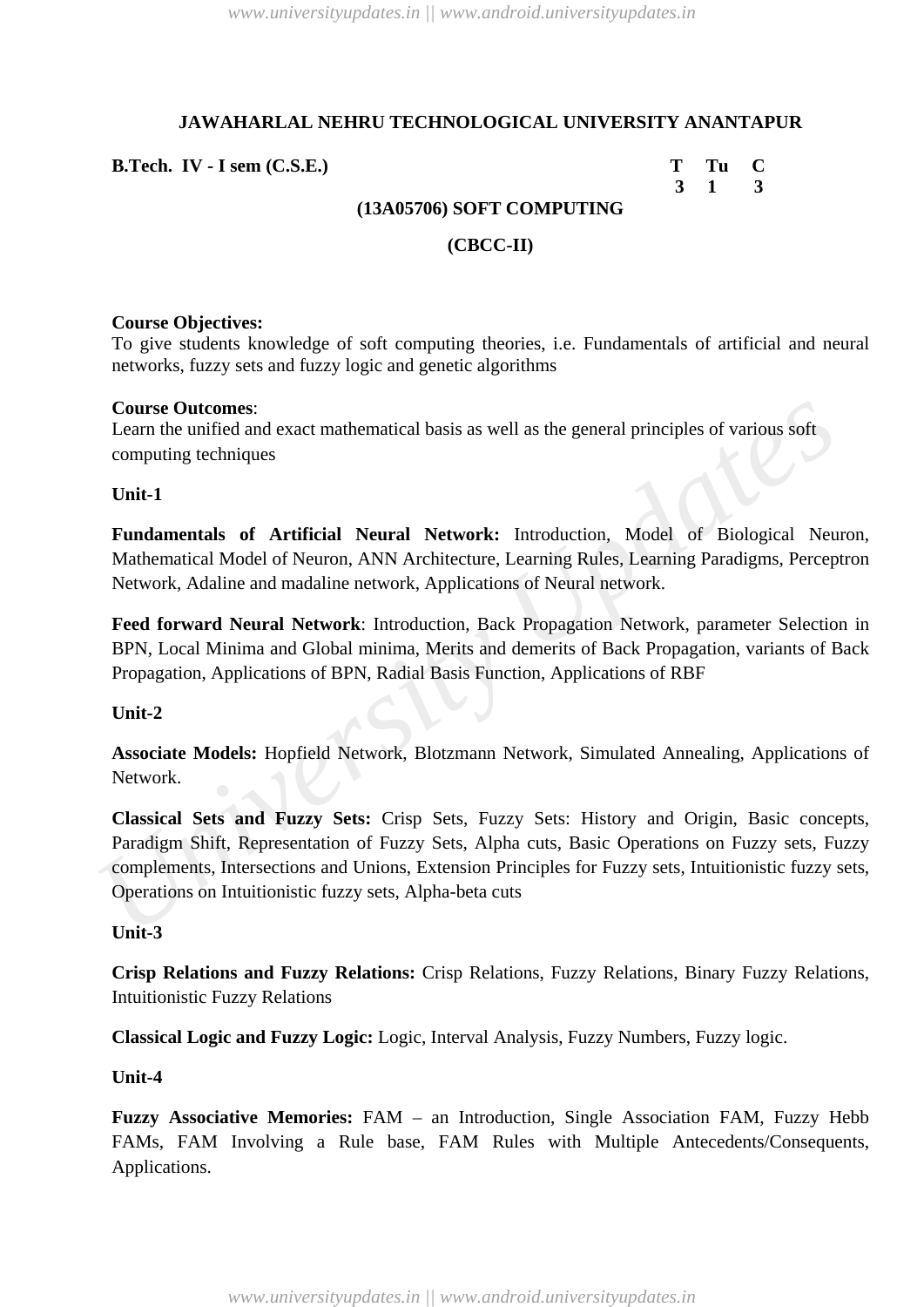**Fuzzy Logic Controlled Genetic Algorithms:** Soft computing tools, Problem description of Optimum design, Fuzzy constraints, Illustrations, GA in Fuzzy logic controller design, Fuzzy logic controller, FLC-GA Based Structural Optimization.

**Fuzzy Rule Based System:** Linguistic variables and Hedges, Rule\_based System, Convention Programs vs Rule based systems, Fuzzy Propositions, Fuzzification and Defuzzification, Approximate Reasoning.

## **Unit-5**

**Genetic Algorithms:** History of Evolutionary Computing, Crossover and Mutation properties, Genetic Algorithm Cycle, Fitness Function, Applications of Genetic Algorithm.

**Rough Sets, Rule Induction, and Discernibility Matrix:** Knowledge Representation, Knowledge Representation System, Decision tables, Rule Induction, Discernibility Matrix.

## **Text Books:**

1.Soft Computing advantages and applications by B.K Tripathy, J. Anuradha, Cengage Learning.

2.Neural Networks, Fuzzy logic, and Genetic Algorithms by S. Rajasekaran, G.A. Vijaya Lakshmi Pai, PHI.

## **Reference Books:**

- Genetic Algorithm Cycle, Fitness Function, Applications of Genetic Algorithm.<br> **Rough Sets, Rule Induction, and Discernibility Matrix:** Knowledge Representation, Knowled<br>
Representation System, Decision tables, Rule Induct 1. Bart Kosko, "Neural Networks and Fuzzy Systems," Prentice Hall of India, 2005. George J. Klir and Bo Yuan, "Fuzzy Sets and Fuzzy Logic: Theory and Application," Prentice Hall of India, 2001.
	- 1. Vojislav Kecman, "Learning and Soft Computing," Pearson Education (Asia) Pte. Ltd. 2004.
	- 2. S. Haykin, "Neural Networks: A Comprehensive Foundation," Pearson Education (Asia) Pte. Ltd./Prentice Hall of India, 2003.

M.T. Hagan, H.B. Demuth and M. Beale, "Neural Network Design," Thomson Learning, 2002.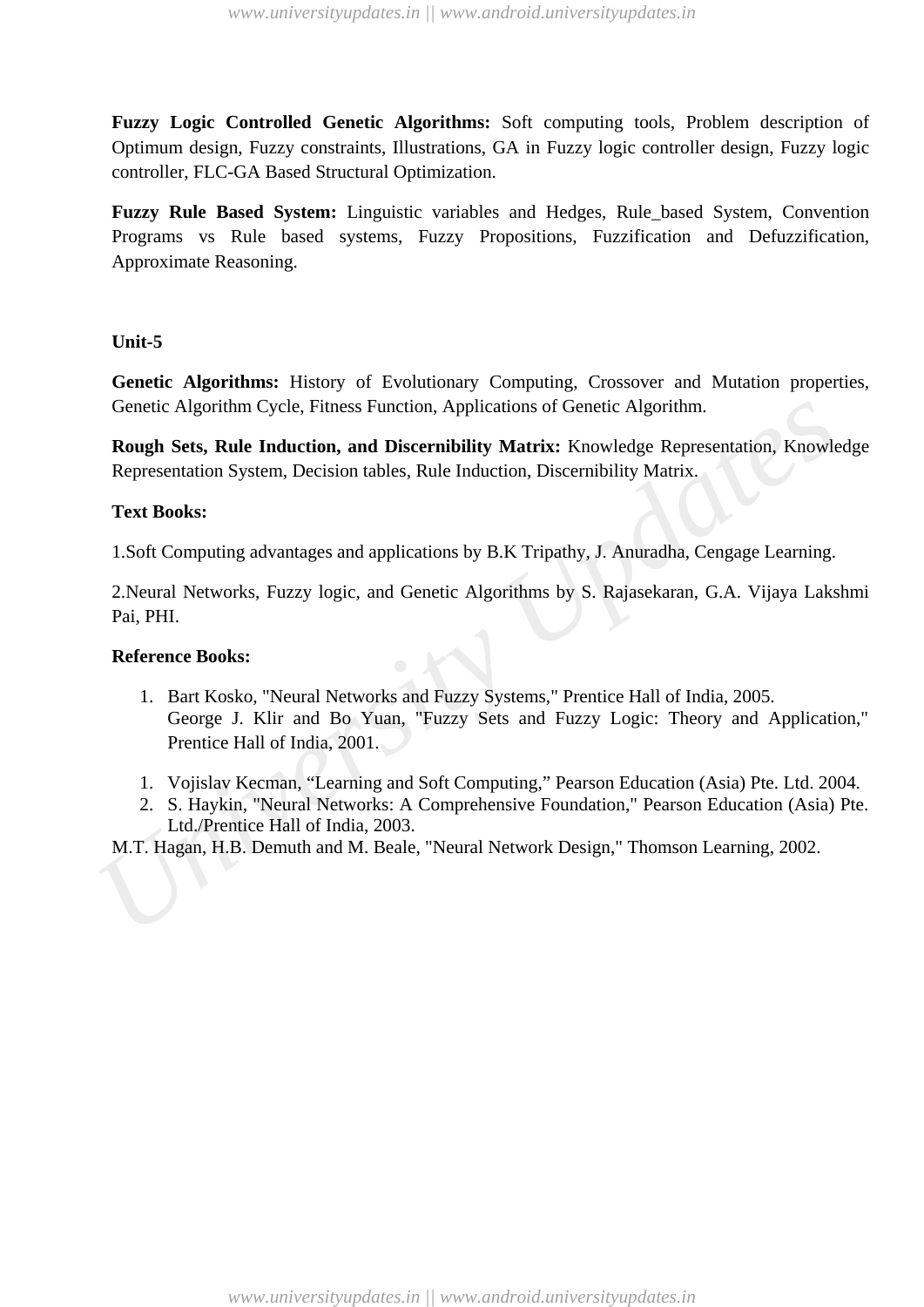## **B.Tech. IV · I** sem (C.S.E.) T Tu C

 **3 1 3**

## **(13A05707) ARTIFICIAL INTELLIGENCE (CBCC-III)**

#### *Course Objective:*

- *To learn the difference between optimal reasoning Vs human like reasoning*
- *To understand the notions of state space representation, exhaustive search, heuristic search along with the time and space complexities*
- *To learn different knowledge representation techniques*
- *To understand the applications of AI namely, Game Playing, Theorem Proving, Expert Systems, Machine Learning and Natural Language Processing*

#### *Learning Outcome:*

- *Possess the ability to formulate an efficient problem space for a problem expressed in English*
- *Possess the ability to select a search algorithm for a problem and characterize its time and space complexities.*
- *Possess the skill for representing knowledge using the appropriate technique*
- *Possess the ability to apply AI techniques to solve problems of Game Playing, Expert Systems, Machine Learning and Natural Language Processing*

#### **UNIT I**

**Introduction:** History, Intelligent Systems, Foundations of AI, sub areas of AI, applications. Problem solving – State – Space search and control strategies: Introduction, general problem solving, characteristics of problem, exhaustive searches, Heuristic search techniques, iterative-deepening A\*, Constraint Satisfaction and Planning. Game Playing, Bounded Look-ahead strategy and use of Evaluation functions, Alpha-Beta Pruning

#### **UNIT II**

**Learning Outcome:**<br> **CALLACTER CONSTRANGES CONSTRANGES (THEOTER CONSTRANGES)**<br> **CONSESS THEOTH CONSESS TO EXECUTE AND THEOTER CONSESS**<br> **CONSESS THE ADVELUES** CONSESS TO POSSES THE AND THE POSSES THE SUITS OF POSSESS THE **Logic concepts and Logic programming:** - Introduction, Propositional Calculus, Propositional Logic, Natural Deduction System, Axiomatic System, Semantic Tableau System in propositional Logic, Resolution Refutation in Propositional Logic, Predicate Logic, Logic Programming. Knowledge Representation: Introduction, Approaches to Knowledge Representation, Knowledge Representation using Semantic Network, Extended Semantic Networks for KR, Knowledge Representation using Frames, advanced knowledge representation Techniques.

#### **UNIT III**

**Expert System and Applications:** Introduction, Phases in Building Expert systems, expert system architecture, expert systems Vs Traditional Systems, Truth Maintenance Systems, Application of Expert Systems, List of shells and tools. Uncertainty Measure – Probability Theory: - Introduction, Probability Theory, Bayesian Belief Networks, Certainty factor theory, Dempster-Shafer Theory

#### **UNIT IV**

**Machine-Learning Paradigms:** - Introduction, Machine Learning systems. Supervised and unsupervised learning. Inductive learning, learning decision Tree (Text Book 2), Deductive Learning. Clustering, Support Vector Machines. Artificial Neural Networks: - Introduction, artificial neural Networks, Single-Layer Feed-Forward Networks, Multi-Layer Feed-Forward Network, Radial-Basis Function Networks, Design Issues of Artificial Neural Networks, Recurrent Networks

#### **UNIT V**

**Fuzzy Logic :** - Fuzzy sets, Fuzzy sets, Evolutionary Programming, Genetic Programming Concepts, swarm Intelligence Ant colony Paradigm, Natural Language Processing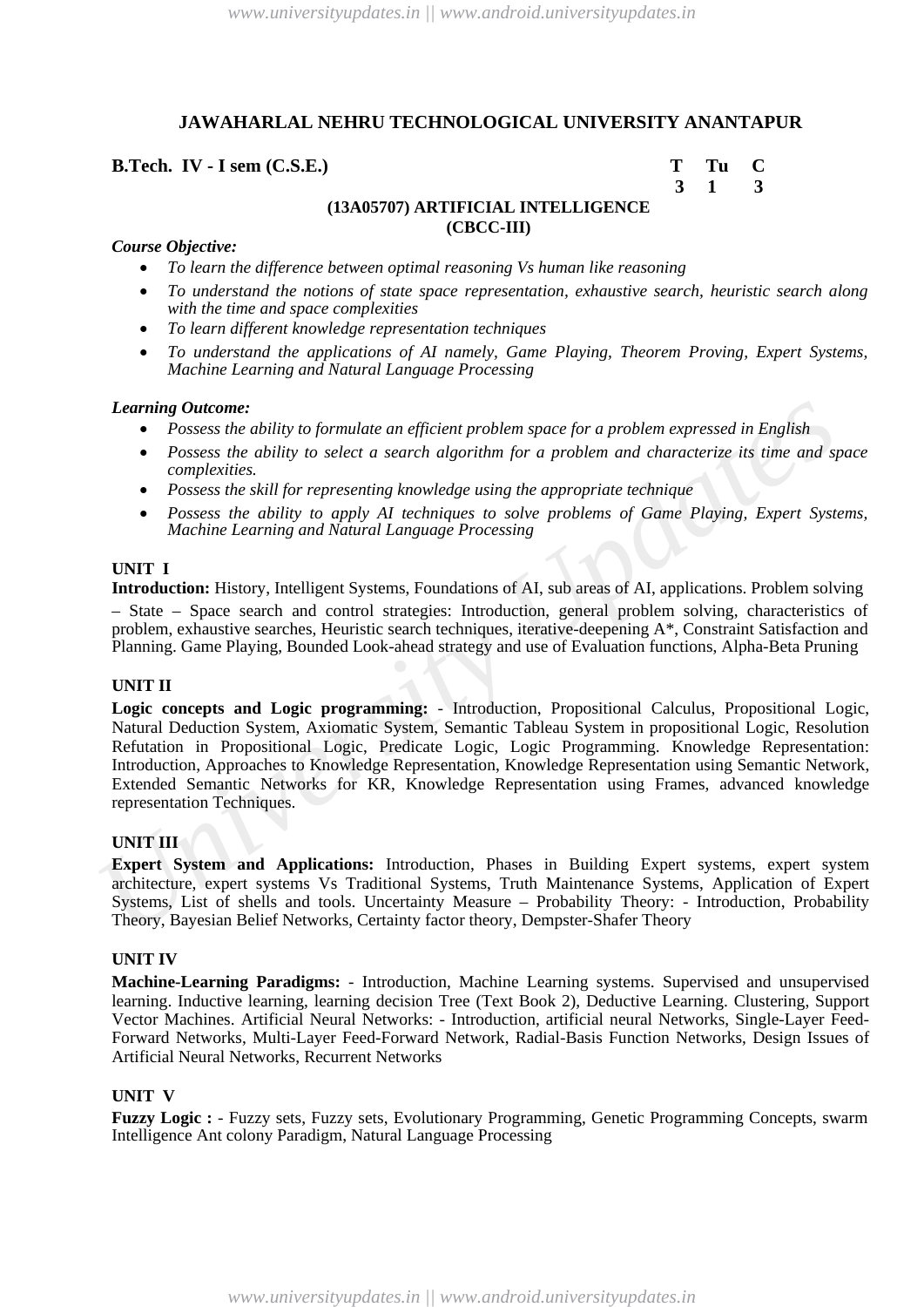#### *Text Books :*

- *1. Artificial Intelligence, Saroj Kaushik, Cengage Learning 2011*
- *2. Artificial intelligence, A Modern Approach, Russell, Norvig, Pearson Education, Second Edition. 2004*

#### *Reference Books :*

*1. Artificial intelligence, Rich, Knight, Nair, Tata McGraw Hill, Third Edition 2009*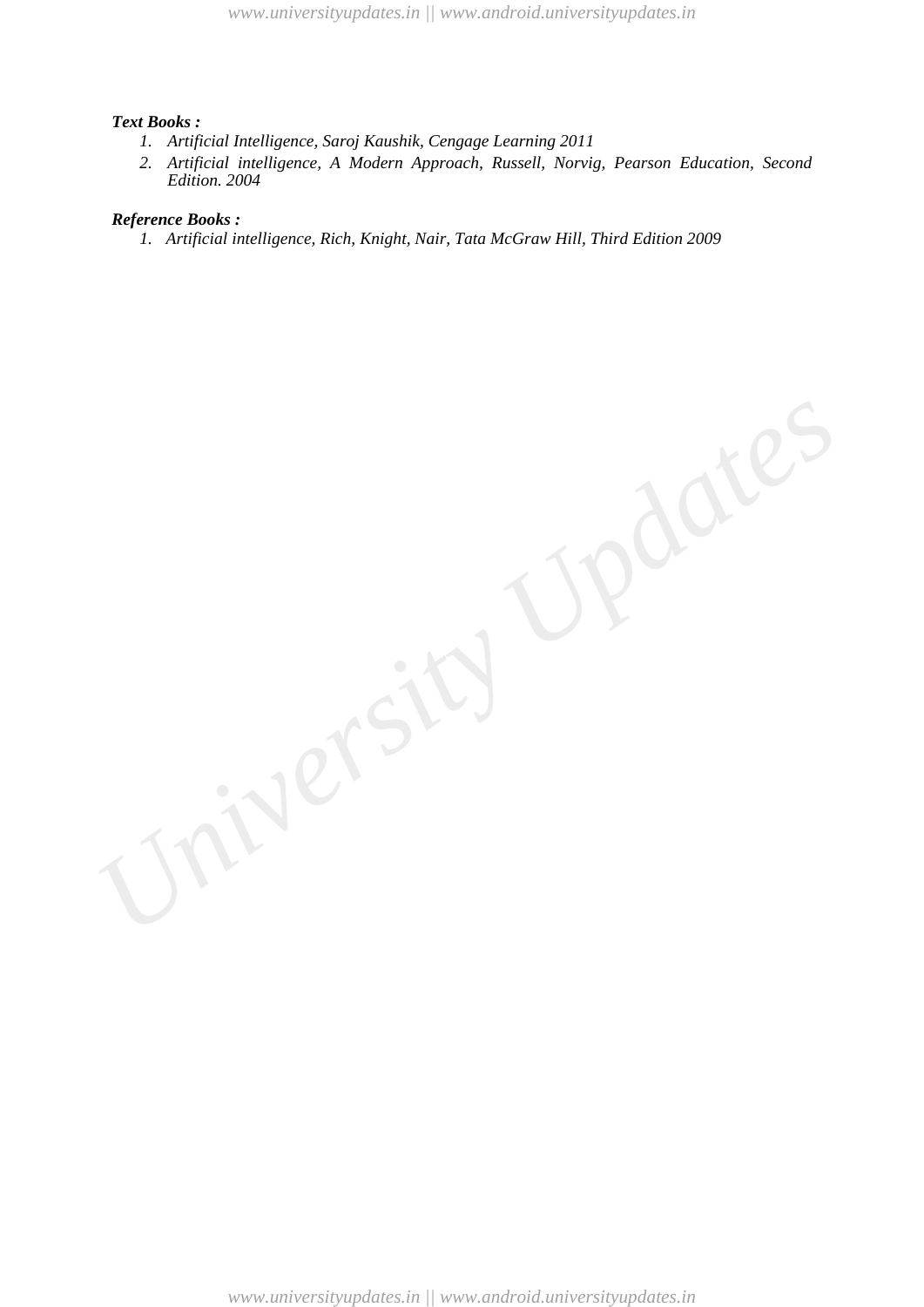# **B.Tech. IV - I sem (C.S.E.) T Tu C**

```
 3 1 3
```
**(13A05708) INFORMATION RETRIEVAL SYSTEMS** (CBCC-III)

## *Course Objective:*

- *To learn the different models for information storage and retrieval*
- *To learn about the various retrieval utilities*
- *To understand indexing and querying in information retrieval systems*
- *To expose the students to the notions of structured and semi structured data*
- *To learn about web search*

## *Learning Outcome:*

*At the end of the course students will be assessed to determine whether they are able to*

- *store and retrieve textual documents using appropriate models* 
	- *use the various retrieval utilities for improving search*
	- *do indexing and compressing documents to improve space and time efficiency*
	- *formulate SQL like queries for unstructured data*

## **UNIT I**

## **Introduction to Information Retrieval**

**Retrieval Strategies**: Vector space model, Probabilistic retrieval strategies: Simple term weights, Non binary independence model, Language Models

## **UNIT II**

**Retrieval Utilities:** Relevance feedback, Clustering, N-grams, Regression analysis, Thesauri.

## **UNIT III**

**Retrieval Utilities**: Semantic networks, Parsing. **Cross-Language Information Retrieval**: Introduction, Crossing the language barrier.

## **UNIT IV**

**Efficiency**: Inverted index, Query processing, Signature files, Duplicate document detection

## **UNIT V**

*Learning Outcome:*<br> *Learning Outcomes students will be assessed to determine whether they are able to*<br> **At the end of the course students will decuments using appropriate models**<br> **•** use the various reriveal utilitie **Integrating Structured Data and Text**: A Historical progression, Information retrieval as a relational application, Semi-structured search using a relational schema. **Distributed Information Retrieval**: A Theoretical model of distributed retrieval, Web search.

*Text Books :*

*1. Information Retrieval – Algorithms and Heuristics, David A. Grossman, Ophir Frieder, 2nd Edition, 2012, Springer, (Distributed by Universities Press)* 

- *1. Modern Information Retrieval Systems, Yates, Pearson Education*
- *2. Information Storage and Retrieval Systems, Gerald J Kowalski, Mark T Maybury, Springer, 2000*
- *3 . Mining the Web : Discovering Knowledge from Hypertext Data, Soumen Chakrabarti Morgan-Kaufmann Publishers, 2002*
- 4. *An Introduction to Information Retrieval, Christopher D. Manning, Prabhakar Raghavan, Hinrich Schütze, , Cambridge University Press, Cambridge, England, 2009*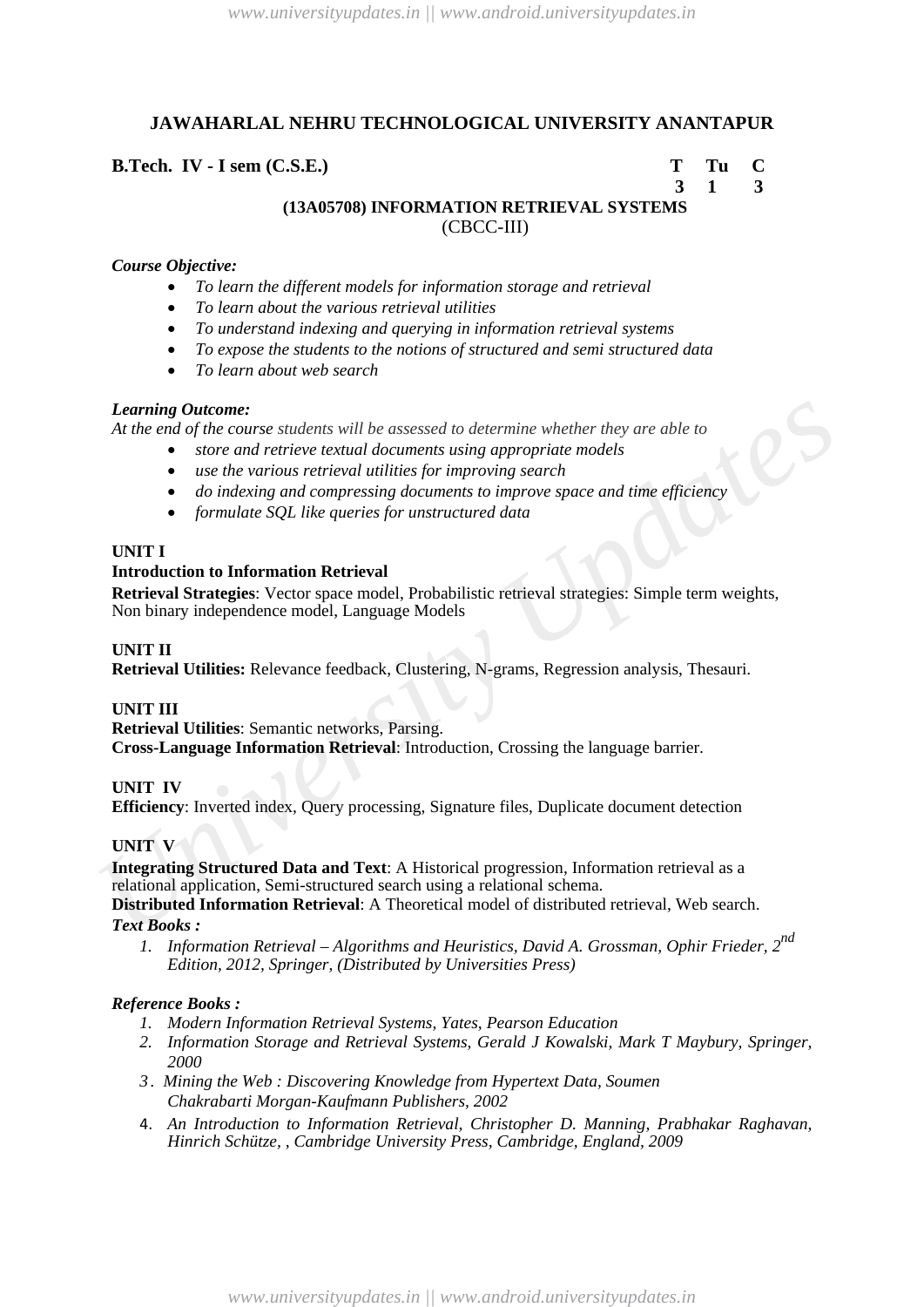## **B.Tech. IV - I sem (C.S.E.) T Tu C**

 **3 1 3**

# **(13A05709) ADVANCED COMPUTER ARCHITECTURE** (CBCC-III)

#### *Course Objective:*

- *Discuss the concept of parallel processing and the relationship between parallelism and performance*
- *Understand the organization of computer structures that can be electronically configured and reconfigured*
- *Discuss the performance advantages that multithreading can offer along with the factors that make it difficult to derive maximum benefits from this approach*

#### *Learning Outcome:*

- *Realize Parallelism and Parallel architectures*
- *Ability to use Instruction Level Parallelism*
- *Ability to use Thread level parallelism*

#### **UNIT I**

Evolution of Computer Architecture, System Attributes to performance; Shared Memory Multiprocessors, Distributed Memory Multiprocessors, A Taxonomy of MIMD Computers; architecture of Vector Super computers, operational model of SIMD computer, PRAM models and PRAM variants.

**Learning Outcome:**<br> *Carriage Calce Parallelism and Parallel architectures***<br>
<b>•** Realize Parallelism and Parallelism<br> **•** Ability to use Instruction Level Parallelism<br> **UNITI**<br> **UNITI**<br> **UNITI**<br> **UNITION 10** UNITION Of C Conditions of Parallelism- data and resource dependencies, hardware and software parallelism, Program partitioning and Scheduling- grain sizes and latency, grain packing and scheduling, static multi processor scheduling, Program flow mechanisms- control flow vs data flow, demand driven mechanisms, comparison of flow mechanisms, System interconnect architectures- network properties and routing, static and dynamic connection networks

#### **UNIT II**

Principles of scalable performances- performance metrics and measures- parallelism profile in programs, mean performance, efficiency, utilization and quality, benchmarks and performance measures, characteristics of parallel processing applications, Speed up performance laws- Amdahl's law, Gustafson's law, memory bounded speed up model, Scalability metrics and goals,

Bus systems- back plane bus specification, Addressing and Timing protocols, Arbitration, transaction and interrupt, IEEE future bus standard requirement set, Shared memory organizations- Interleaved memory organization, band width and fault tolerance, memory allocation schemes, Atomicity and event ordering

#### **UNIT III**

Linear Pipeline Processors- asynchronous and synchronous models, clocking and timing control, speedup, efficiency, and throughput, Non linear pipeline processors- reservation and latency analysis, collision free scheduling, pipeline schedule optimization, Instruction pipe line design- instruction execution phases, mechanisms for instruction pipelining, dynamic instruction scheduling, branch handling techniques, static arithmetic pipelines.

Hierarchical bus system, cross bar switch and multiport memory, multistage and combining networks, multistage and combining networks, The cache coherence problem, message passing mechanismmessage routing schemes, deadlock virtual channels, flow control strategies, multicast routing algorithms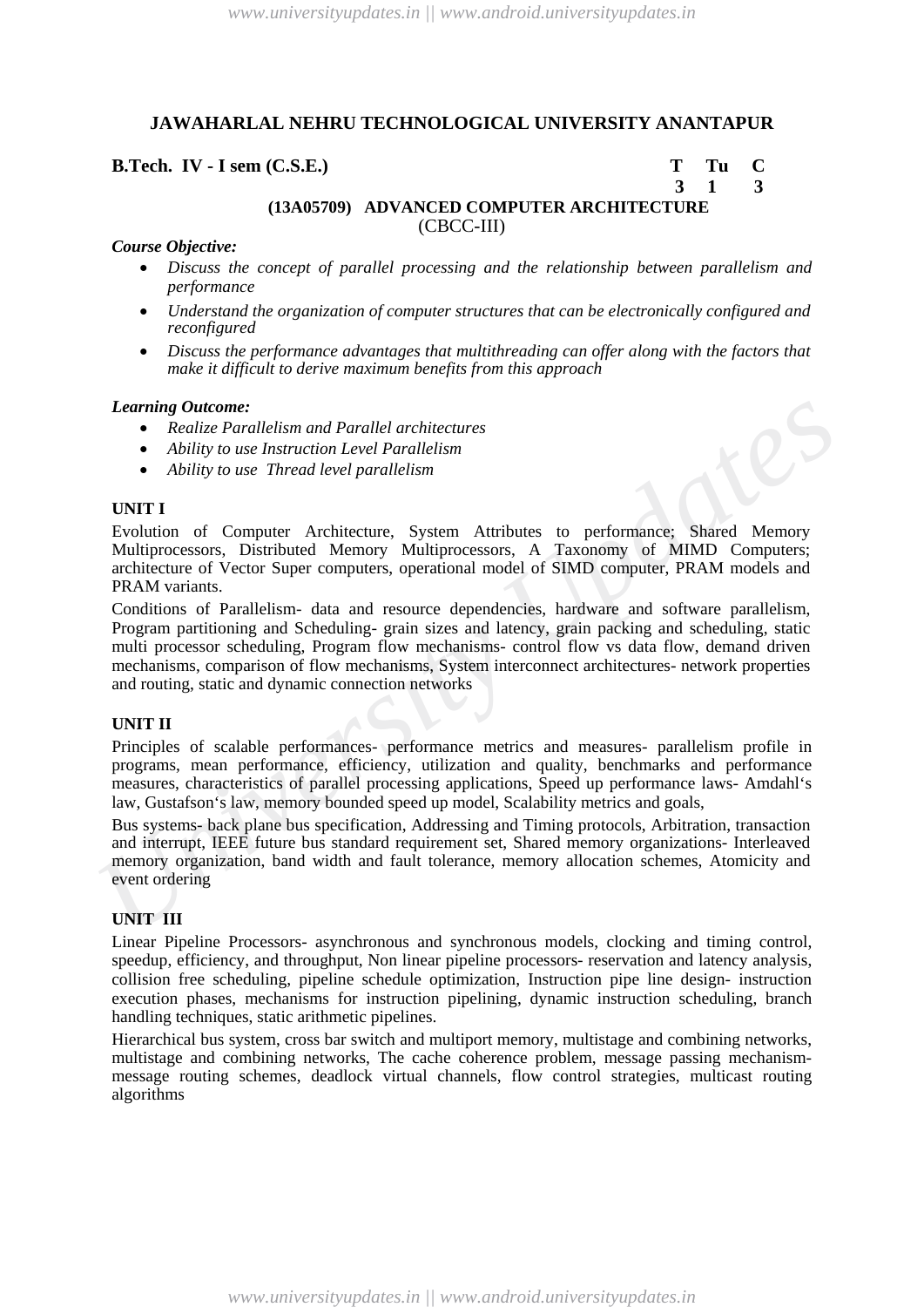#### **UNIT IV**

Vector processing principles- vector instruction types, vector access memory schemes, early super computers, Multi vector multiprocessors- performance directed design rules, architecture of Cray and MPP, Compound vector operations, vector loops and chaining, SIMD computer organizations

#### **UNIT V**

Latency-hiding techniques- shared virtual memory, prefetching techniques, distributed coherent caches, scalable coherence interface, relaxed memory consistency, principles of multithreading and context switching policies,

MPD architecture, The Tera multiprocessor system, Data flow computer architecture

#### *Text Books :*

*1. Kai Hwang & Naresh Jotwani, "Advanced Computer Architecture- Parallelism, Scalability, Programmability" Second Edition, Mc Graw Hill Publishing* 

- *1. Hennessy Patterson, "Computer Architecture- A Quantitative Approach" Fifth Edition, Elsevier*
- *2. Kai Hwang, "Advanced Computer Architecture- Parallelism, Scalability, Programmability", TMH.*
- *3. Computer Architecture, Concepts and Evolutions, Garrit A Blaauw, PEA*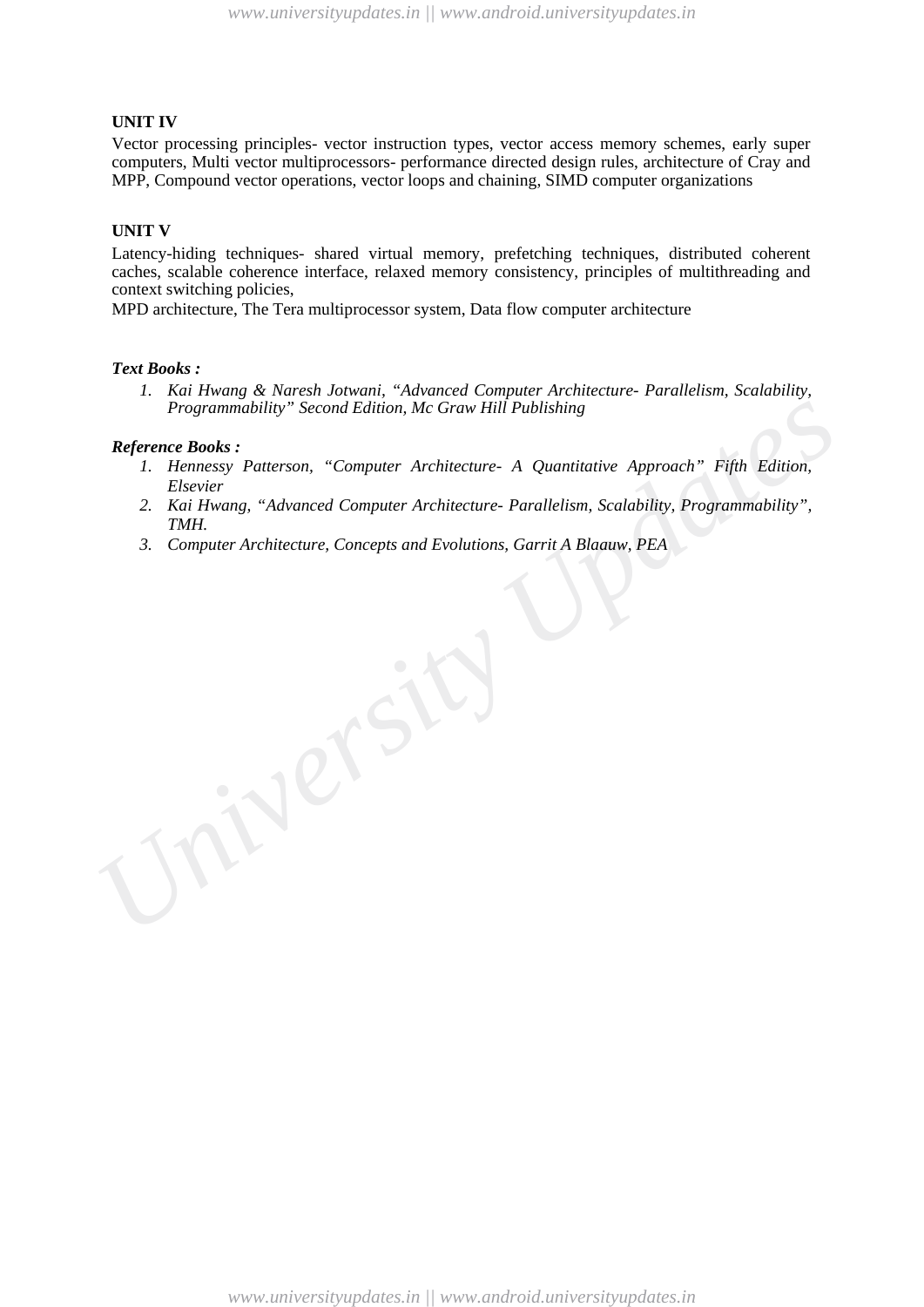## **B.Tech. IV - I sem (C.S.E.) L C**

### **4 2 (13A05710) COMPUTER NETWORKS AND NETWORK SECURITY LABORATORY**

#### **PART-A (**Computer Networks)

- 1. submit a report on the computer network facility available in the college including the devices used, topology used, specification of all the equipment used
- 2. submit a report on the Internet facility available in the college including the specification of the devices used and logical configuration
- 3. Implement the algorithm for parity method for error control
- 4. Implement the algorithm on hamming method for error correction (both single and block errors)
- 5. Implement the algorithm for check sum computation
- 6. Implement the distance vector routing algorithm
- 7. Implement the link state routing algorithm
- 4. Implement the algorithm for hardming memod for error correction (both single and book<br>
5. Implement the distance vector routing algorithm<br>
6. Implement the distance vector routing algorithm<br>
7. Implement the link state 8. Study any simulator available in the market and submit a report containing executive summary of it and detail description of the features

#### **PART-B (**Network Security)

- 1. Working with Sniffers for monitoring network communication (Ethereal)
- 2. Understanding of cryptographic algorithms and implementation of the same in C or C++
- 3. Using openssl for web server browser communication
- 4. Using GNU PGP<br>5. Performance eval
- 5. Performance evaluation of various cryptographic algorithms
- 6. Using IPTABLES on Linux and setting the filtering rules
- 7. Configuring S/MIME for e-mail communication
- 8. Understanding the buffer overflow and format string attacks
- 9. Using NMAP for ports monitoring
- 10. Implementation of proxy based security protocols in C or C++ with features like confidentiality, integrity and authentication